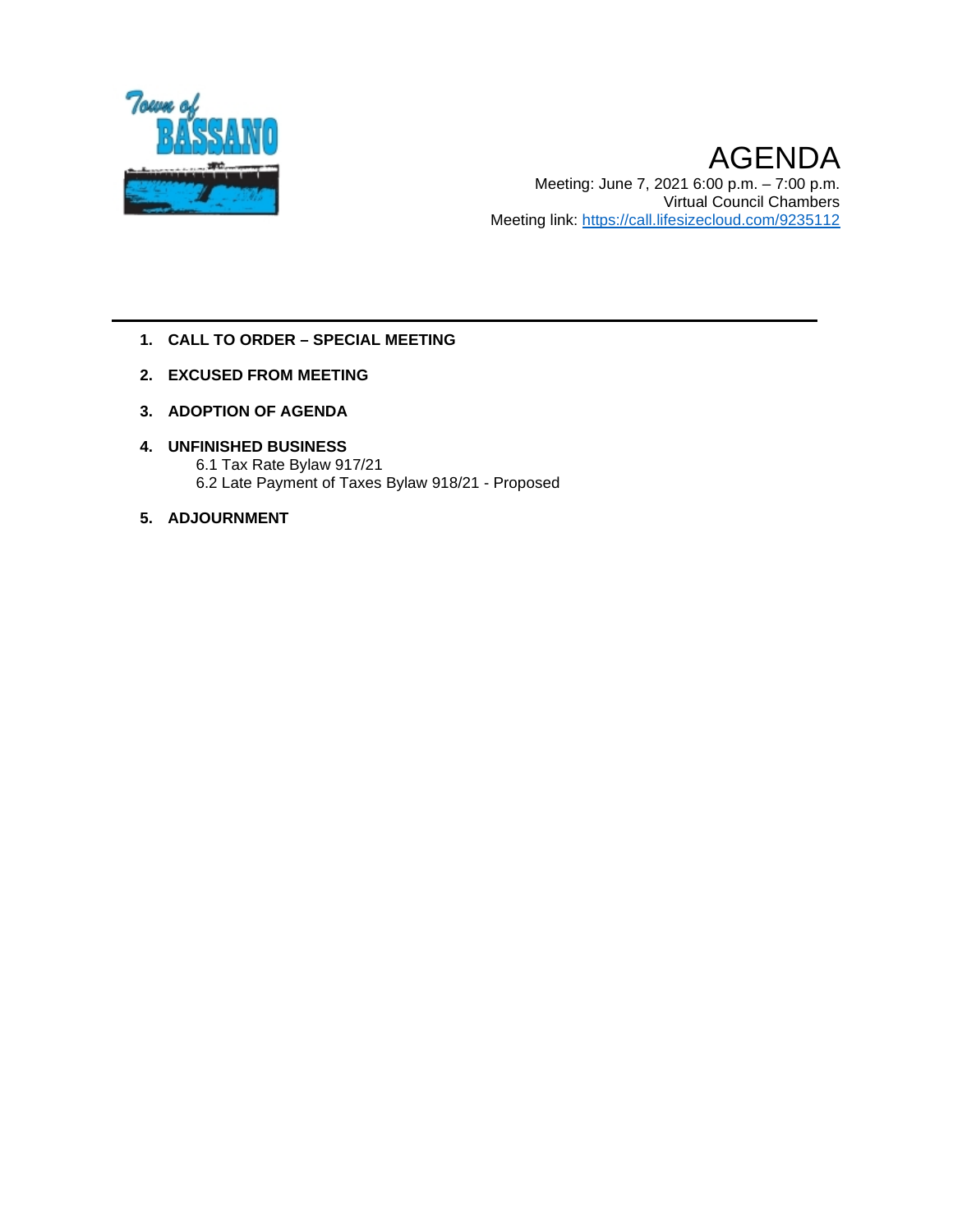

# REQUEST FOR DECISION

Meeting: June 7, 2021 Agenda Item: 6.1

### **Tax Rate Bylaw 917/21**

Tax Rate Bylaw 917/21 was prepared in accordance with the 2021 operating budget. General municipal taxation to be collected for 2021 is \$1,349,752 (no increase from 2020). Of the \$1.349M collected, \$465,926 is allocated for future projects as per the capital plan. As discussed at recent meetings, there is still uncertainty regarding the collection of property taxes due to the pandemic. Any variance will impact the capital transfers.

The capital plan allocations were adjusted slightly from last year resulting in a decrease of \$63,437 as approved by council in January 2021. Since the start of the pandemic upper levels of government began restructuring infrastructure grants and allocations to municipalities. This will impact the town's ability to fund major infrastructure projects as outlined in the strategic plan/long-term capital plan. To combat this, council and administration have discussed unique ways to manage infrastructure demands - further planning will take place over the next few months.

### Assessment

The town's assessment changed over the previous year as shown in Table 1. The greatest change is farmland assessment due to legislative changes that will render farmland assessments to zero in 2022. The impact to residential assessment is the result of a low market in June 2020 fluctuating sales.

| , uviv                  |                 |                 |            |  |  |  |
|-------------------------|-----------------|-----------------|------------|--|--|--|
|                         | 2019 Assessment | 2020 Assessment | Change (%) |  |  |  |
| Residential             | 87,080,940      | 82,739,000      | $-4.97%$   |  |  |  |
| Farmland                | 467.590         | 282.790         | $-39.52$   |  |  |  |
| Non-Residential         | 25,105,960      | 24,934,300      | $-0.68%$   |  |  |  |
| Linear                  | 2,573,380       | 2,617,580       | $+1.71$    |  |  |  |
| Machinery and Equipment | 2.942.020       | 2,937,070       | $+.16%$    |  |  |  |

### *Table 1*

#### Education Taxes

The education requisition increased 2.3% in 2021 to \$335,545.

#### **Seniors Foundation**

The senior's foundation requisition to members remained at \$500,000 a zero percent change over 2020. The requisition increased 6.84% in 2021 to \$10,772 based on a change in equalized assessment.

#### Police Funding Model

A new requisition has been levied by the provincial government in 2021 to cover an increase in rural policing. The requisition payable is \$23,191 and is levied as a separate line items on municipal tax notices.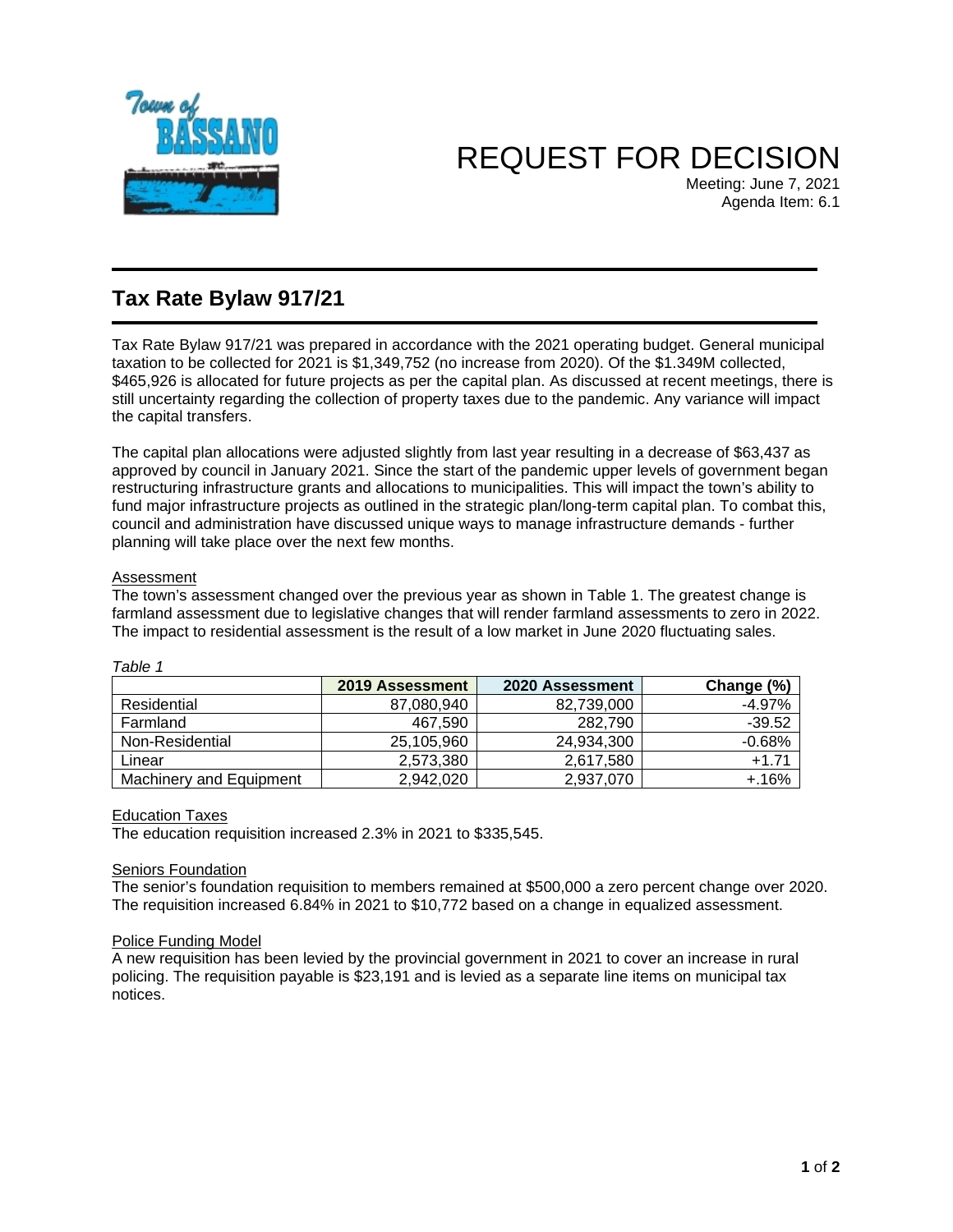#### Mill Rates

Mill rates remain relatively unchanged for 2021 as shown in Table 2.

|                                            | 2020 Approved | 2021 Proposed |
|--------------------------------------------|---------------|---------------|
| Municipal Residential/Farmland             | 10.021        | 10.58930      |
| Municipal Non-Residential                  | 17.067        | 17.08100      |
|                                            |               |               |
| Education ASFF Residential/Farmland        | 2.5411        | 2.7513        |
| <b>Education ASFF Non-Residential</b>      | 3.812         | 3.8880        |
|                                            |               |               |
| <b>Education Opted Out Residential</b>     | 2.5411        | 2.7513        |
| <b>Education Opted Out Non-Residential</b> | 3.812         | 3.8880        |
|                                            |               |               |
| <b>Senior Foundation</b>                   | 0.00875       | 0.00009742    |
|                                            |               |               |
| Designated Industrial Property (DIP)       | 0.07600       | 0.07600       |
|                                            |               |               |
| <b>Police Funding Model</b>                |               | 0.0020973     |

Combined mill rates are shown in Table 3 (does not include DIP).

#### *Table 3*

|                 | 2020 Approved | 2021 Proposed |
|-----------------|---------------|---------------|
| Residential     | 12.57085      | 13.64780      |
| Non-Residential | 20.88775      | 21.27602      |

#### **OPTIONS:**

 $\boxtimes$  #1 – That council give all readings to Tax Rate Bylaw 917/21 as presented.

 $\Box$  #2 – That council requires amendments to Tax Rate Bylaw 917/21 (define amendments)

#### **PROPOSED RESOLUTION:**

- 1. That council gives first reading to Tax Rate Bylaw 917/21.
- 2. That council gives second reading to Tax Rate Bylaw 917/21.
- 3. That council has third reading of Tax Rate Bylaw 917/21.
- 4. That council gives third and final reading to Tax Rate Bylaw 917/21.

### **Attachments:**

- 1. Tax Rate Bylaw 917/21
- 2. 2021 Operating Budget

**Prepared by:** Amanda Davis, CAO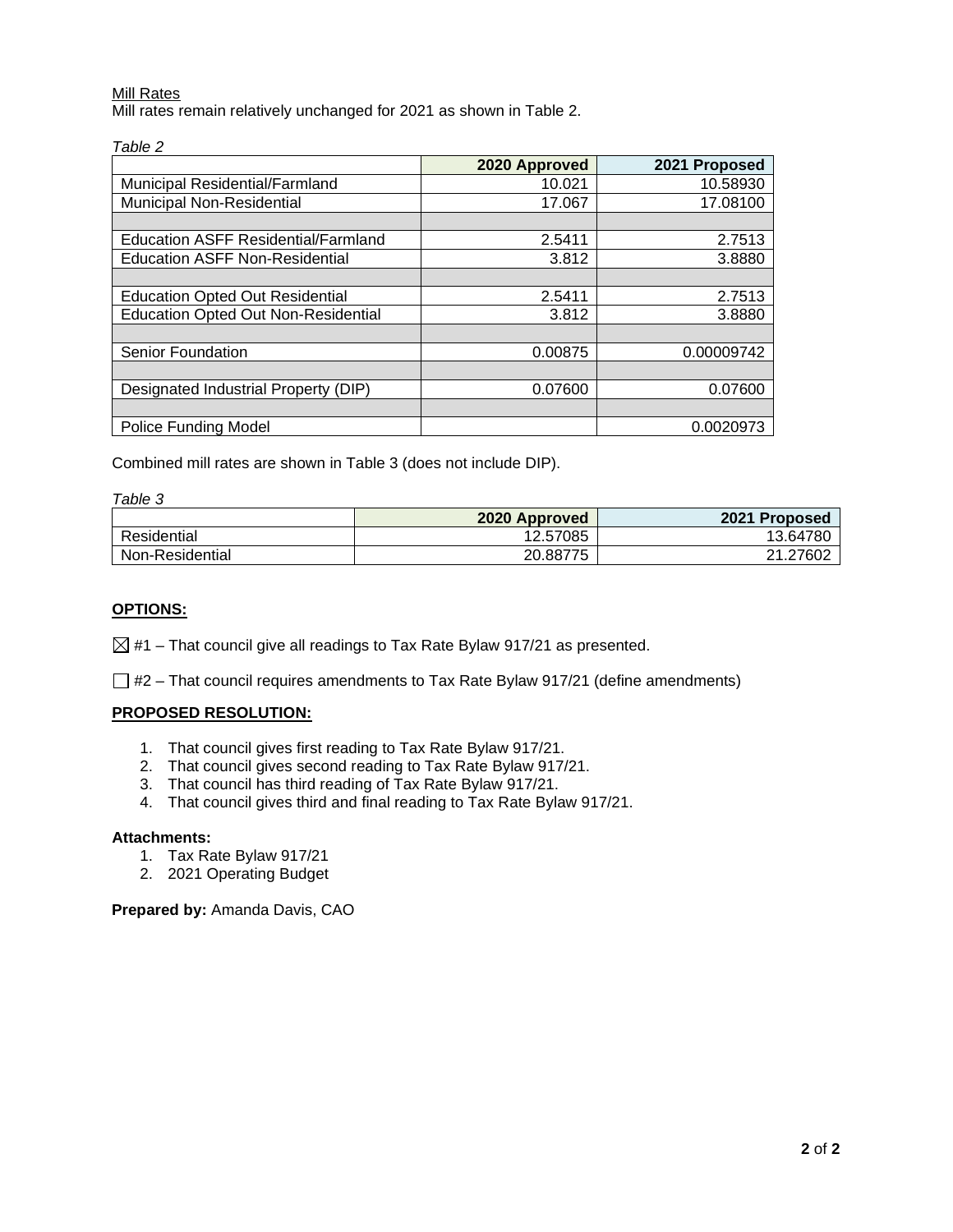



Bylaw Number: **917/21**  Bylaw Name: **Tax Rate Bylaw**

### **A BYLAWTOAUTHORIZETHERATES OF TAXATIONTOBELEVIEDAGAINSTASSESSABLEPROPERTY WITHINTHE TOWNOFBASSANOFORTHE2020TAXATIONYEAR.**

**WHEREAS,** TheTownof Bassano hasprepared and adopted detailed estimates of municipalrevenue, expenses and expenditures asrequired, at the council meeting held June 7, 2021; and

**WHEREAS,** the estimated municipal revenues from all sources other than property taxation total \$9,974,701; and

**WHEREAS,**the estimated expenses(excluding non-cashitems)setout in the annual budget for 2021 total \$10,858,527; and

**WHEREAS,** the estimated amount required to repay principal debt to be raised by general municipal taxation is \$110,518 and

**WHEREAS,** the estimated amount required for future financial plans to be raised by general municipal taxation is \$465,926; and

**WHEREAS,** the total amount to be raised by general municipal taxation is \$1,349,752; and

**WHEREAS,** the requisitions are:

| Alberta School Foundation Fund (ASFF) |              |
|---------------------------------------|--------------|
| Residential/Farmland                  | \$215,264.75 |

Non-Residential \$107,053.69

Opted Out School Boards

| Residential/Farmland             | \$13,161.60  |
|----------------------------------|--------------|
| Non-Residential                  | \$65.03      |
| <b>Total School Requisitions</b> | \$335,545.07 |
| Seniors Foundation               | \$10,772.00  |
| <b>Police Funding Model</b>      | \$23,191.00  |
| Designated Industrial Property   | \$201.31     |

**WHEREAS,** the Council of the Town of Bassano authorized to classify assessed property, and to establish different rates of taxation in respect to each class of property, subject to the *Municipal Government Act,*  Chapter M-26, R.S.A. 2000; and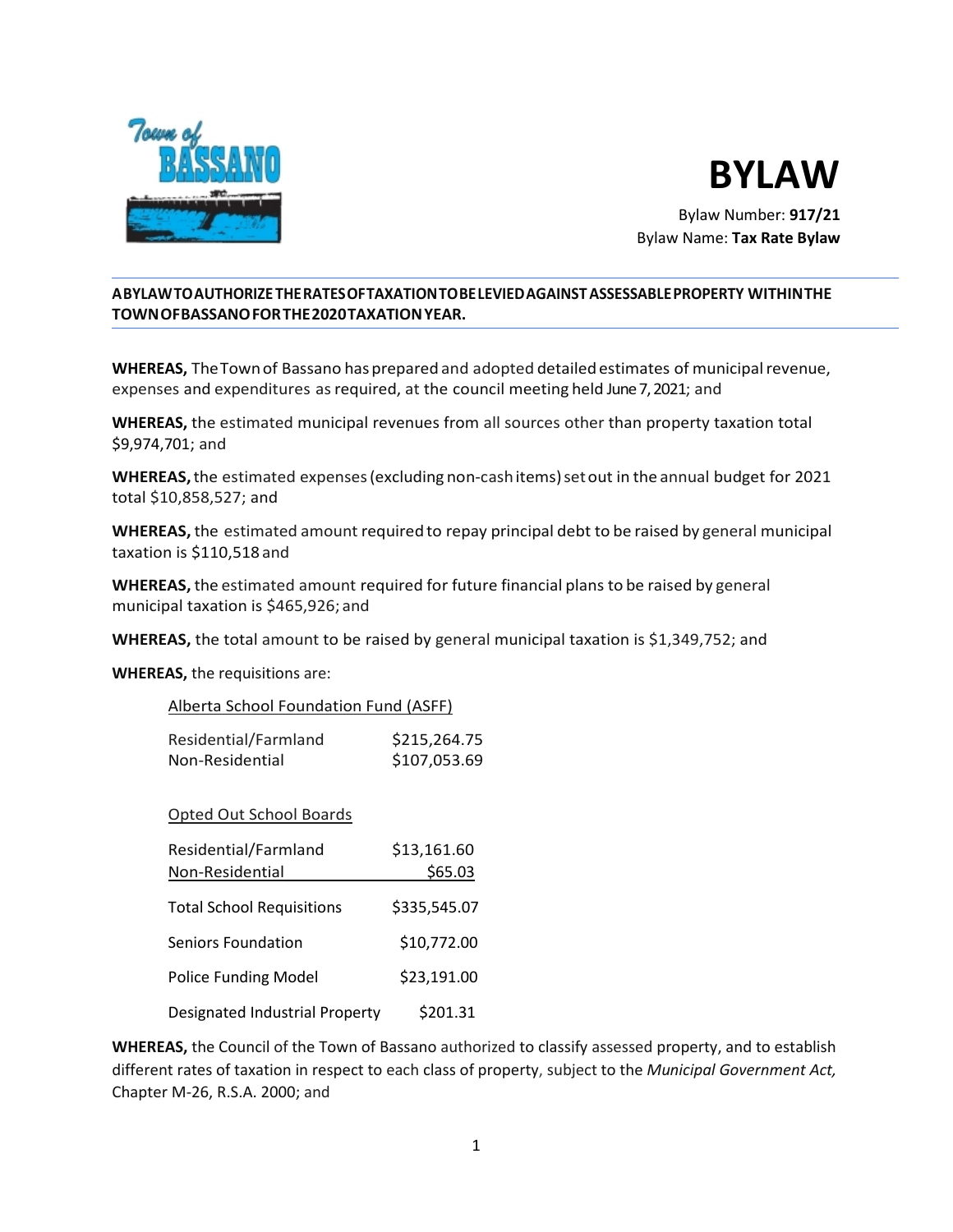**WHEREAS**, the assessed value of all property in the Town of Bassano as shown on the assessment is:

| Residential                     | 82,739,000 |
|---------------------------------|------------|
| Farmland                        | 282,790    |
| Non-Residential                 | 24,934,300 |
| Linear                          | 2,617,580  |
| Machinery & Equipment 2,937,070 |            |
|                                 |            |

Total Assessment 113,510,740

NOW THEREFORE under the authority of the Municipal Government Act, the Council of the Town of Bassano in the Province of Alberta enacts as follows:

### **1. Enactment**

Thatthe ChiefAdministrativeOfficerishereby authorizedto levythe following ratesof taxation on the assessed value of all property as shown on the assessment roll of the Town of Bassano excepting for machinery & equipment which has been exempted from taxation by Bylaw 764/99:

| 2021 Tax Rate Bylaw                   |                 |                   |                   | \$ | 1,349,752  |
|---------------------------------------|-----------------|-------------------|-------------------|----|------------|
| <b>General Municipal</b>              | <b>Tax Levy</b> | <b>Assessment</b> | <b>Tax Rate</b>   |    |            |
| Residential/Farmland                  | 879,143         | 83,021,790        | 0.01058930        |    |            |
| Non-residential/Linear                | 470,614         | 27,551,880        | 0.01708100        |    |            |
| Machine & Equipment                   |                 | 2,937,070         | 0                 |    |            |
| <b>Total:</b>                         | 1,349,756       | 113,510,740       |                   | -S | 4          |
| <b>Senior Foundation</b>              | <b>Tax Levy</b> | <b>Assessment</b> | <b>Tax Rate S</b> |    | 10,772.00  |
| Combined assessment                   | 10,772          | 110,573,670       | 0.00009742        |    |            |
| <b>Total:</b>                         | 10,772          | 110,573,670       |                   |    |            |
| <b>ASFF</b>                           | <b>Tax Levy</b> | <b>Assessment</b> | <b>Tax Rate</b>   |    |            |
| Residential/Farmland                  | 215,264.75      | 78,239,735        | 0.0027513         |    |            |
| Non-residential/Linear                | 107,053.69      | 27,535,349        | 0.003888          |    |            |
| <b>Total:</b>                         | 322,318.44      | 105,775,084       |                   |    |            |
| <b>Opted-out School Boards</b>        | <b>Tax Levy</b> | <b>Assessment</b> | <b>Tax Rate</b>   |    |            |
| Residential/Farmland                  | 13.161.60       | 4,782,055         | 0.0027513         |    |            |
| Non-residential/Linear                | 65.03           | 16.531            | 0.003888          |    |            |
| <b>Total:</b>                         | 13,226.63       | 4,798,586         |                   |    |            |
| <b>Combined Education</b>             |                 |                   |                   | s  | 335,545.07 |
| <b>Designated Industrial Property</b> | <b>Tax Levy</b> | <b>Assessment</b> | <b>Tax Rate S</b> |    | 201.31     |
| Linear/DIP                            | 200.66          | 2,640,290         | 0.07600           |    |            |
| Machine & Equipment                   | 0.64            | 8.470             | 0.07600           |    |            |
|                                       | 201.31          | 2,648,760         |                   |    |            |
| <b>Police Funding Model</b>           | <b>Tax Levy</b> | <b>Assessment</b> | <b>Tax Rate S</b> |    | 23,191.00  |
| Combined assessment                   | 23,191          | 110,573,670       | 0.00020973        |    |            |
| <b>Total:</b>                         | 23,191          | 110,573,670       |                   |    |            |
| *Variance is due to rounding          |                 |                   |                   |    |            |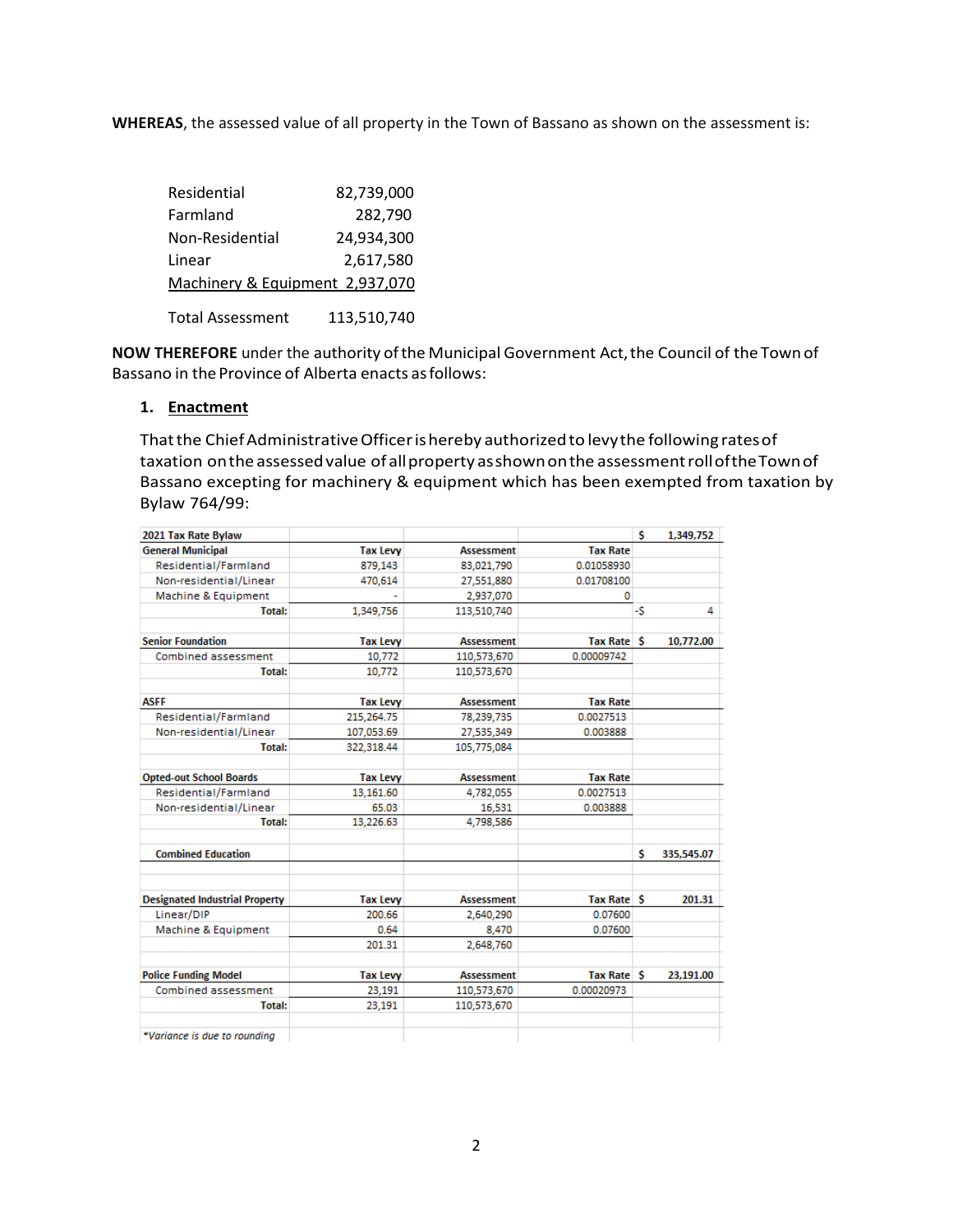### **2. REPEAL**

2.1 Bylaw 900/20 is hereby repealed.

### **3. Effective Date & Readings**

- 3.1 This Bylaw shall take effect on the date of  $3^{rd}$  and final reading
- 3.2 Read a first time this 7 day of June 2021.
- 3.3 Read a second time this 7 day of June 2021.
- 3.4 Read a third and final time this 7 day of June 2021.

**TOWN OF BASSANO**

 **MAYOR**

 **CHIEF ADMINISTRATIVE OFFICER**

 **\_\_\_\_\_\_\_\_\_\_\_\_\_\_\_\_\_\_\_\_\_\_\_\_\_\_\_\_\_\_\_\_\_\_\_\_**

 **\_\_\_\_\_\_\_\_\_\_\_\_\_\_\_\_\_\_\_\_\_\_\_\_\_\_\_\_\_\_\_\_\_\_\_\_**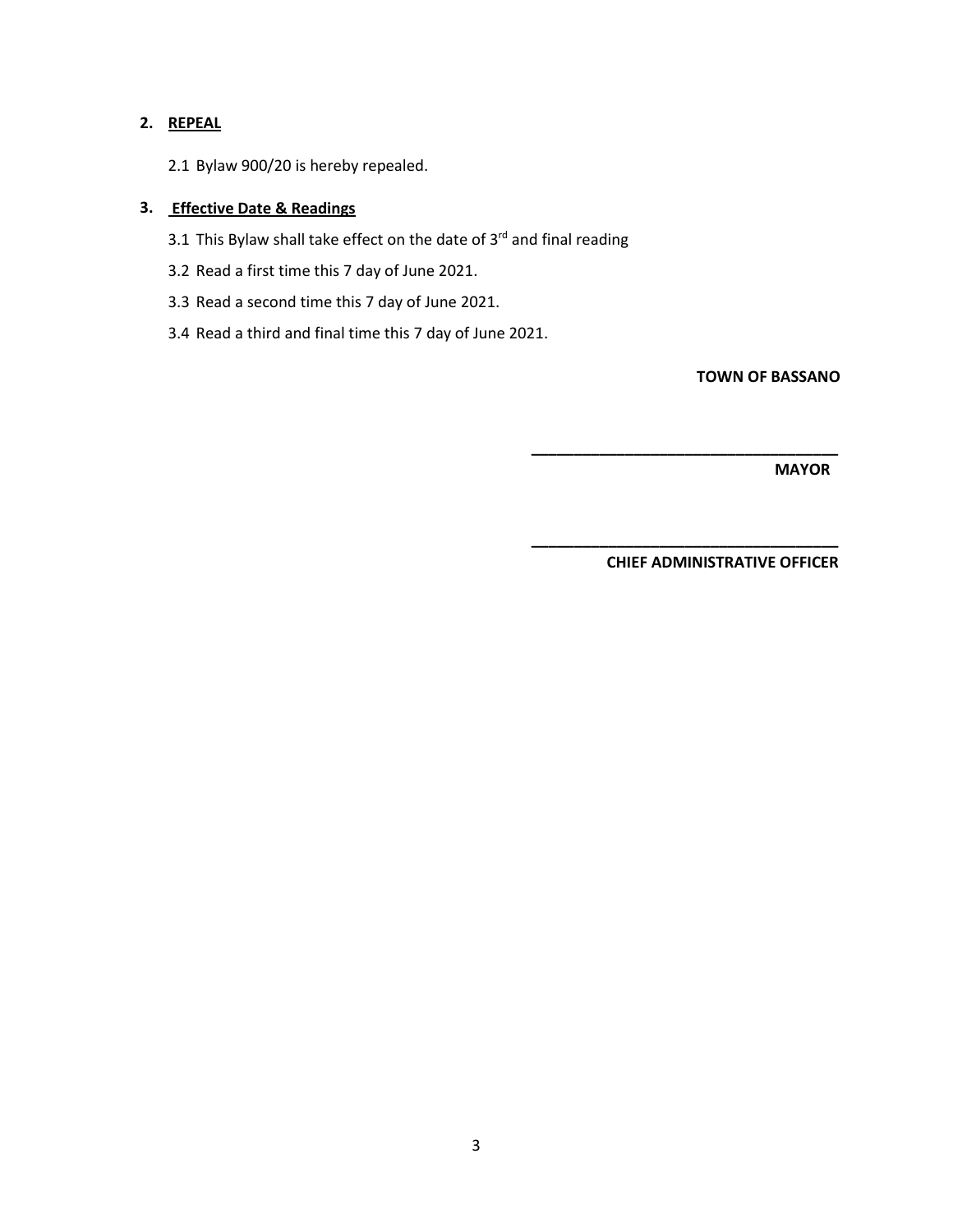### **Town of Bassano 2021 Budget**

### **Municipal Summary**

| Revenue                             |     | 2021 Proposed | Amount to be raised by general taxation in 2021 Bylaw 917/21 \$ |    | 1,349,752 |
|-------------------------------------|-----|---------------|-----------------------------------------------------------------|----|-----------|
| <b>Taxes - Municipal Operations</b> |     | 1,349,752     | Taxation Levy Change Over 2020 \$                               |    |           |
| <b>Taxes - Penalites and Costs</b>  | \$  | 15,000        |                                                                 |    |           |
| Franchise Fee (Fortis)              | \$  | 166,555       |                                                                 |    |           |
| Franchise Fee (ATCO)                | \$  | 100,000       |                                                                 |    |           |
| Interest on Investments             | \$  | 5,000         |                                                                 |    |           |
| Interest on General Account         |     | 14,000        |                                                                 |    |           |
| <b>Revenue from Other Sources</b>   |     | 1,000         |                                                                 |    |           |
| (11) Council                        |     |               |                                                                 |    |           |
| (12) Administration                 |     | 55,900        |                                                                 |    |           |
| $(23)$ Fire                         | \$  | 129,225       |                                                                 |    |           |
| (24) Disaster                       | Ś   |               |                                                                 |    |           |
| (26) Bylaw Enforcement              | \$  | 16,050        |                                                                 |    |           |
| (32) Public Works                   |     | 43,500        |                                                                 |    |           |
| (33) Airport                        | \$  | 8,050         |                                                                 |    |           |
| (41) Water                          | \$  | 500,760       |                                                                 |    |           |
| (42) Wastewater                     |     | 5,710,434     |                                                                 |    |           |
| (43) Solid Waste                    | \$  | 130,850       |                                                                 |    |           |
| $(51)$ FCSS                         | \$  | 100,505       |                                                                 |    |           |
| (56) Cemetery                       | \$  | 6,000         |                                                                 |    |           |
| (62) Community Worker               |     |               |                                                                 |    |           |
| (64/66) Planning and Development    | S   | 2,389,000     |                                                                 |    |           |
| (72a) Pool                          | \$  | 184,328       |                                                                 |    |           |
| (72b) Parks & Rec                   | \$  | 269,154       |                                                                 |    |           |
| (74) Culture                        | \$  | 129,390       |                                                                 |    |           |
|                                     |     |               |                                                                 |    |           |
| <b>Revenue Subtotal</b>             |     | \$11,324,453  |                                                                 |    |           |
|                                     |     |               |                                                                 |    |           |
| <b>Expenditure</b>                  |     | 2021          | <i><b>*Transfer to Reserves/Capital Plan</b></i>                |    |           |
| (11) Council                        | ٠\$ | 58,100        |                                                                 |    | 202       |
| (12) Administration                 | ٠\$ | 734,117       | Capital Plan Reserve                                            | \$ | 360,926   |
| $(23)$ Fire                         | ٠\$ | 129,225       | <b>Recreation &amp; Culture Reserve</b>                         | \$ | 65,000    |
| (24) Disaster                       | ۰\$ | 5,000         | <b>Municipal Service Reserve</b>                                | \$ | 40,000    |
| (26) Bylaw Enforcement              | .<  | 12,075        | <b>ToR/CP Subtotal</b>                                          | ς. | 465,926   |
| (32) Public Works                   | -\$ | 459,250       | <b>Combined Difference Total OP/ToR/CP</b>                      |    | Ś۱        |
| (33) Airport                        | ٠\$ | 8,050         |                                                                 |    |           |
| (41) Water                          | ۰\$ | 545,829       | <b>Requisitions</b>                                             |    |           |
| (42) Wastewater                     |     | 5,626,434     |                                                                 |    | 202       |
| (43) Solid Waste                    |     | 130,850       | <b>Newell Foundation</b>                                        | Ş  | 10,772    |
| $(51)$ FCSS                         |     | 100,505       | Alberta Education (ASFF)/Christ the Reedemer                    | \$ | 322,318   |
| (56) Cemetery                       |     | 4,000         | Christ the Reederer - Education                                 | \$ | 13,227    |
| (62) Community Worker               |     |               | <b>Policing Model</b>                                           | \$ | 23,191    |
| (64/66) Planning and Development    |     | 2,359,320     | <b>DIP</b>                                                      | \$ | 201       |
| (72a) Pool                          | ٠\$ | 184,328       | <b>Total Requisitions</b>                                       |    | 369,710   |
| (72b) Parks & Rec                   | ۰\$ | 350,428       |                                                                 |    |           |
| (74) Culture                        |     | 151,016       |                                                                 |    |           |
| <b>Expenditure Subtotal</b>         | -\$ | 10,858,527    |                                                                 |    |           |
| <b>Total</b>                        |     | \$465,926     |                                                                 |    |           |
|                                     |     |               |                                                                 |    |           |

| <b>Expenditure</b>               |     | 2021      | <i><b>*Transfer to Reserves/Capital Plan</b></i> |  |         |
|----------------------------------|-----|-----------|--------------------------------------------------|--|---------|
| (11) Council                     | כ.  | 58,100    |                                                  |  | 2021    |
| (12) Administration              |     | 734,117   | Capital Plan Reserve                             |  | 360,926 |
| (23) Fire                        | د.  | 129,225   | <b>Recreation &amp; Culture Reserve</b>          |  | 65,000  |
| (24) Disaster                    |     | 5,000     | <b>Municipal Service Reserve</b>                 |  | 40,000  |
| (26) Bylaw Enforcement           |     | 12,075    | <b>ToR/CP Subtotal</b>                           |  | 465,926 |
| (32) Public Works                |     | 459,250   | <b>Combined Difference Total OP/ToR/CP</b>       |  |         |
| (33) Airport                     |     | 8,050     |                                                  |  |         |
| (41) Water                       |     | 545,829   | <b>Requisitions</b>                              |  |         |
| (42) Wastewater                  | ۰\$ | 5,626,434 |                                                  |  | 2021    |
| (43) Solid Waste                 |     | 130,850   | <b>Newell Foundation</b>                         |  | 10,772  |
| (51) FCSS                        |     | 100,505   | Alberta Education (ASFF)/Christ the Reedemer     |  | 322,318 |
| (56) Cemetery                    |     | 4,000     | Christ the Reederer - Education                  |  | 13,227  |
| (62) Community Worker            |     |           | <b>Policing Model</b>                            |  | 23,191  |
| (64/66) Planning and Development | ۰\$ | 2,359,320 | DIP.                                             |  | 201     |
| (72a) Pool                       | .১  | 184,328   | <b>Total Requisitions</b>                        |  | 369,710 |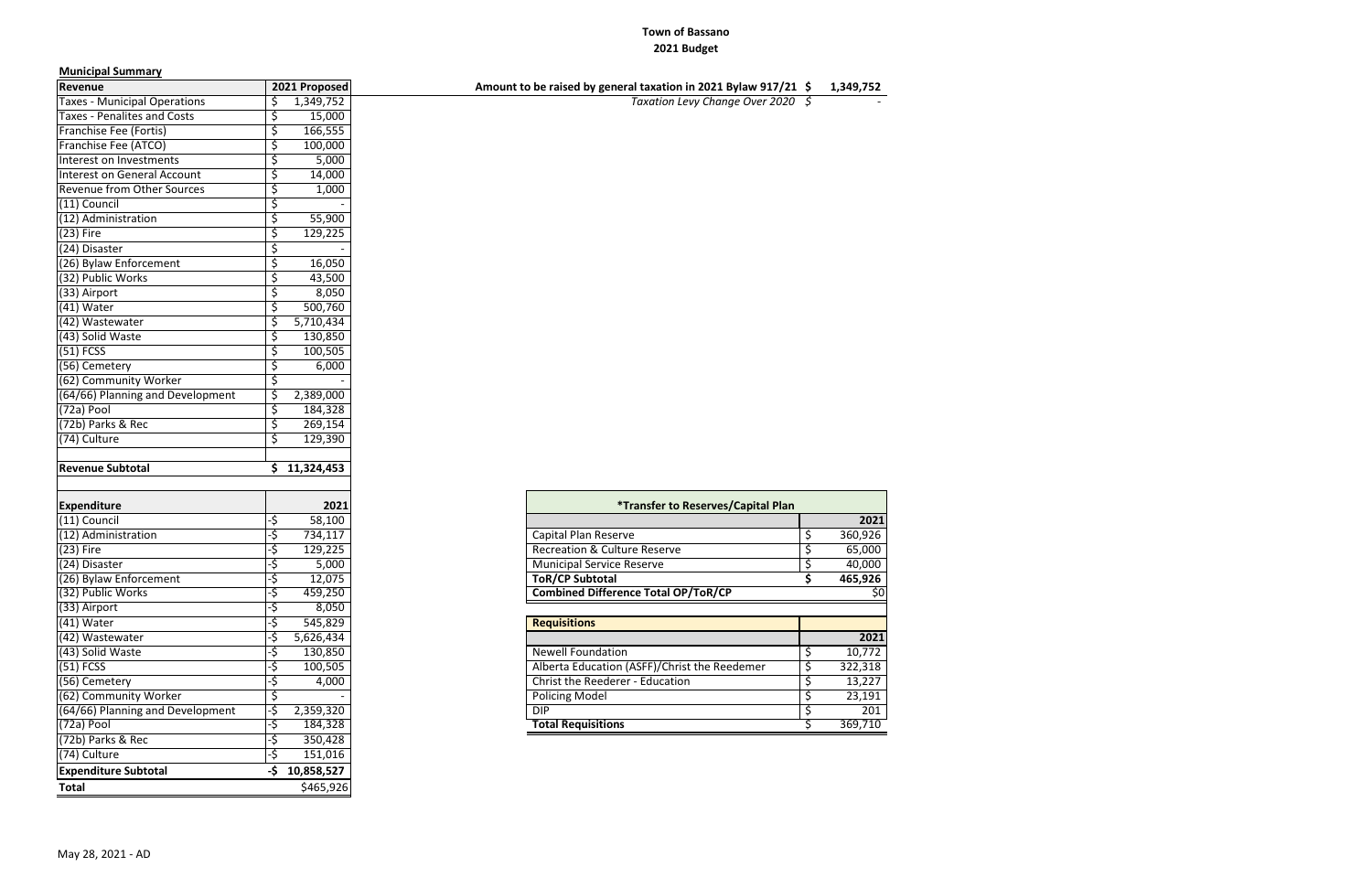

### **TOWN OF BASSANO** Page 1 of 9

Town of Bassano Budget 2021

 3:41:10PM 2021-Jun-4

| General | <b>Description</b> |
|---------|--------------------|
| Ledger  |                    |

**Description 2021 Budget**

### **Tax & Requisitions - Revenue**

| 1-00-00-110-00                     | <b>TAXES - MUNICIPAL OPERATIONS</b>                  | (1,349,752.00) |
|------------------------------------|------------------------------------------------------|----------------|
| 1-00-00-110-01                     | TAXES - NEWELL FOUNDATION                            | 0.00           |
| 1-00-00-111-00                     | TAXES - ASFF RESIDENTIAL/FARM                        | 0.00           |
| 1-00-00-112-00                     | <b>TAXES - ASFF NON-RESIDENTIAL</b>                  | 0.00           |
| 1-00-00-114-00                     | CHRIST REDEEMER- RESIDENTIAL/FARM                    | 0.00           |
| 1-00-00-115-00                     | CHRIST REDEEMER - NON-RESIDENTIAL                    | 0.00           |
| 1-00-00-116-00                     | TAXES - DESIGNATED IND REQUISITION                   | 0.00           |
| 1-00-00-190-00                     | <b>INTEREST - RECREATION FUNDING</b>                 | 0.00           |
|                                    | <b>COMMITTEE</b>                                     |                |
| 1-00-00-300-00                     | <b>ADMIN - SPECIAL EVENTS</b>                        | 0.00           |
| 1-00-00-510-00                     | <b>TAXES - PENALTIES &amp; COSTS</b>                 | (15,000.00)    |
| 1-00-00-540-00                     | <b>FRANCHISE FEES - FORTIS</b>                       | (166, 555.00)  |
| 1-00-00-541-00                     | <b>FRANCHISE FEES - ATCO</b>                         | (100,000.00)   |
| 1-00-00-550-00                     | INTEREST - ON INVESTMENTS                            | (5,000.00)     |
| 1-00-00-551-00                     | <b>INTEREST - FCSS RESERVE</b>                       | 0.00           |
| 1-00-00-552-00                     | INTEREST - ON CURRENT ACCOUNT                        | (14,000.00)    |
| 1-00-00-553-00                     | INTEREST - ON ACCOUNTS RECEIVABLE                    | 0.00           |
| 1-00-00-554-00                     | <b>INTEREST - ON ECD GRANT</b>                       | 0.00           |
| 1-00-00-554-01                     | <b>INTEREST - ON CAPITAL PLAN RESERVE</b>            | 0.00           |
| 1-00-00-554-02                     | INTEREST - ON LAND & DEVELPOMENT<br><b>RESERVE</b>   | 0.00           |
| 1-00-00-554-03                     | INTEREST - ON RECREATION AND<br><b>CULTURE RES</b>   | 0.00           |
| 1-00-00-554-04                     | INTEREST - ON MUNICIPAL SERVICE<br><b>RESERVE</b>    |                |
| 1-00-00-554-05                     | <b>INTEREST - SEWAGE TREATMENT</b><br><b>RESERVE</b> | 0.00           |
| 1-00-00-554-06                     | <b>INTEREST - FIRE COMMITTEE RESERVE</b>             | 0.00           |
| 1-00-00-555-00                     | <b>INTEREST - ON LLUP GRANT</b>                      | 0.00           |
| 1-00-00-590-00                     | REVENUE - FROM OTHER SOURCES                         | (1,000.00)     |
| 1-00-00-840-00                     | PROVINCIAL CONDITIONAL GRANT                         | 0.00           |
|                                    | <b>TOTAL Tax &amp; Requisitions - Rev</b>            | (1,651,307.00) |
|                                    | Tax & Requisition - Expense                          |                |
| 2-81-00-742-00                     | ASFF SCHOOL REQUISITION                              | 322,318.00     |
| 2-81-00-743-00                     | <b>CHRIST THE REDEEMER</b>                           | 13,227.00      |
| 2-81-00-751-00                     | NEWELL FOUNDATION REQUISTION                         | 10,772.00      |
| 2-81-00-752-00                     | Designated Industrial Prop Requisition               | 0.00           |
| 2-81-00-753-00                     | PROVINCIAL POLICING AGREEMENT                        | 23,191.00      |
| $\star$                            | <b>TOTAL Tax &amp; Requisition - Expe</b>            | 369,508.00     |
| $***$<br>Tax Req (Surplus)/Deficit |                                                      | (1,281,799.00) |
| <b>Council - Expense</b>           |                                                      |                |
| 2-11-00-151-00                     | COUNCIL - HONORARIUM                                 | (36,000.00)    |
| 2-11-00-155-00                     | COUNCIL - BENEFITS, ADMIN COSTS                      | (11,500.00)    |
| 2-11-00-211-00                     | COUNCIL - TRAVEL/LODGE/MEALS                         | (10,600.00)    |
| <b>TOTAL Council - Expense</b>     |                                                      | (58, 100.00)   |

**\*\* Concil - Deficit (58,100.00)**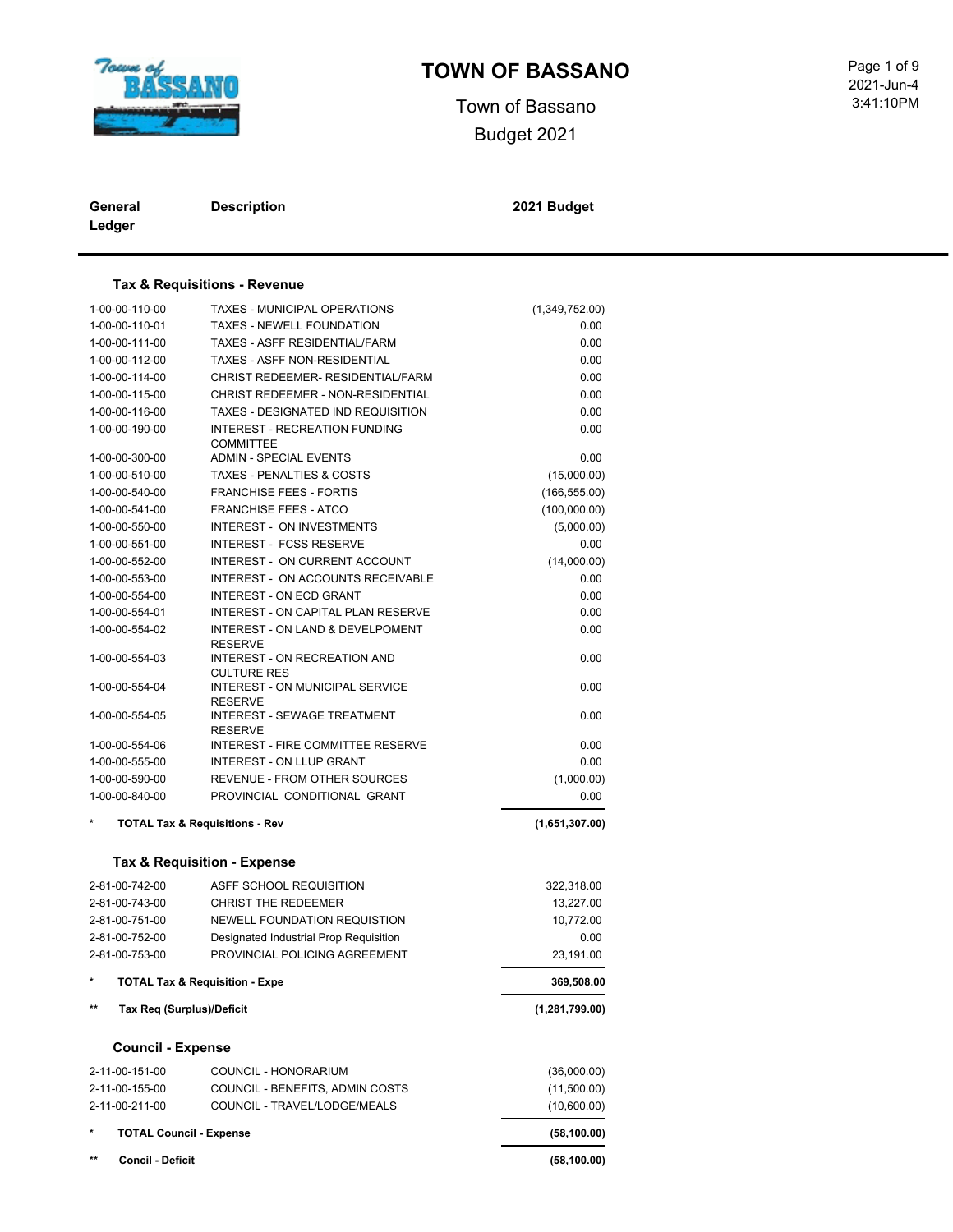

Town of Bassano Budget 2021

 3:41:10PM Page 2 of 9<br>2021-Jun-4

| General<br>Ledger                  | <b>Description</b>                                  | 2021 Budget        |  |
|------------------------------------|-----------------------------------------------------|--------------------|--|
|                                    | <b>Administration - Revenue</b>                     |                    |  |
| 1-12-00-410-00                     | TAX CERT./LETTER OF COMPL.                          | (1,300.00)         |  |
| 1-12-00-520-00                     | TOWN - PERMIT APPLICATION FEES                      | (2,300.00)         |  |
| 1-12-00-521-00                     | SUPERIOR SAFETY - PERMIT INSPECTION                 | (1,000.00)         |  |
|                                    | <b>FEES</b>                                         |                    |  |
| 1-12-00-560-00                     | LAND LEASE REVENUE                                  | (13,300.00)        |  |
| 1-12-00-840-00                     | ADMIN - PROVINCIAL COND GRANT                       | 0.00               |  |
| 1-12-00-710-00                     | TSF FROM MUNICIPAL SERVICE RESERVE                  | (38,000.00)        |  |
|                                    | <b>TOTAL Administration - Revenue</b>               | (55,900.00)        |  |
|                                    | <b>Administration - Expense</b>                     |                    |  |
|                                    |                                                     |                    |  |
| 2-12-00-110-00                     | ADMIN - SALARIES/WAGES                              | 135,531.00         |  |
| 2-12-00-130-00                     | ADMIN - EMPLOYER CONTRIBUTION                       | 9,332.00           |  |
| 2-12-00-133-00                     | ADMIN - HEALTH/SAFETY COSTS                         | 500.00             |  |
| 2-12-00-135-00                     | ADMIN - AUMA BENEFITS                               | 4,181.00           |  |
| 2-12-00-136-00                     | <b>ADMIN - WCB</b>                                  | 6,500.00           |  |
| 2-12-00-137-00                     | ADMIN - RRSP CONTRIBUTION                           | 6,000.00           |  |
| 2-12-00-211-00                     | ADMIN - TRAVEL/LODGE/MEALS                          | 3,675.00           |  |
| 2-12-00-215-00                     | ADMIN - FREIGHT, POST, INTER, PHONE                 | 11,400.00          |  |
| 2-12-00-220-00                     | ADMIN - MEMBERSHIPS, ADVERTISING                    | 14,980.00          |  |
| 2-12-00-230-00                     | ADMIN - PROFESSIONAL SERVICES                       | 269,080.00         |  |
| 2-12-00-232-00                     | <b>ADMIN - TRAINING</b>                             | 5,000.00           |  |
| 2-12-00-235-00                     | ADMIN - ASSESSMENT SERVICES                         | 18,800.00          |  |
| 2-12-00-250-00                     | ADMIN - REPAIR/MAINTENANCE                          | 4,100.00           |  |
| 2-12-00-263-00                     | ADMIN - EQUIP RENTAL/MAINTENANCE                    | 15,600.00          |  |
| 2-12-00-274-00                     | <b>ADMIN - INSURANCE</b>                            | 5,500.00           |  |
| 2-12-00-300-00                     | <b>ADMIN - SPECIAL EVENTS</b>                       | 750.00             |  |
| 2-12-00-510-00                     | <b>ADMIN - OFFICE SUPPLIES</b>                      | 13,830.00          |  |
| 2-12-00-540-00                     | <b>ADMIN - UTILITIES</b>                            | 5,500.00           |  |
| 2-12-00-763-00                     | <b>BAD DEBT WRITTEN OFF</b>                         | 5,000.00           |  |
| 2-12-00-810-00                     | <b>BANK CHARGES AND INTEREST</b>                    | 4,000.00           |  |
| 2-12-00-992-00                     | PENNY ROUNDING-PHASE OUT                            | 0.00               |  |
| 2-12-00-995-00                     | ADMIN - STAFF RECOGNITION                           | 3,000.00           |  |
| 2-12-00-764-00<br>2-12-00-765-00   | ADMIN - TSF TO RESERVES<br>TSF TO OTHER LOCAL GOV'T | 0.00<br>191,858.00 |  |
|                                    | <b>TOTAL Administration - Expense</b>               | 734,117.00         |  |
| $***$<br>Admin - (Surplus)/Deficit |                                                     | 678,217.00         |  |
|                                    |                                                     |                    |  |
| Fire - Revenue                     |                                                     |                    |  |
| 1-23-00-590-00                     | FIRE - MUNICIPAL CONTRIBUTION (ICF)                 | (10, 596.00)       |  |
| 1-23-00-595-00                     | FIRE - COUNTY CONTRIBUTION                          | (89, 108.00)       |  |
| 1-23-00-850-00                     | FIRE - OTHER INCOME/DONATIONS                       | (1,500.00)         |  |
| 1-25-00-590-00                     | AMBULANCE - RENTAL INCOME                           | (10,771.00)        |  |
| 1-23-00-920-00                     | TSF FROM FIRE COMMITTEE RESERVES                    | (17,250.00)        |  |
| <b>TOTAL Fire - Revenue</b>        |                                                     | (129, 225.00)      |  |
| <b>Fire - Expense</b>              |                                                     |                    |  |
| 2-23-00-130-00                     | FIRE - EMPLOYER CONT. (CHIEF CPP, EI)               | 900.00             |  |
| 2-23-00-148-00                     | FIRE - TRAVEL/LODGING/MEALS                         | 2,000.00           |  |
| 2-23-00-159-00                     | FIRE - HONORARIUMS                                  | 50,000.00          |  |
| 2-23-00-215-00                     | FIRE - FAX, PHONE & INTERNET                        | 4,500.00           |  |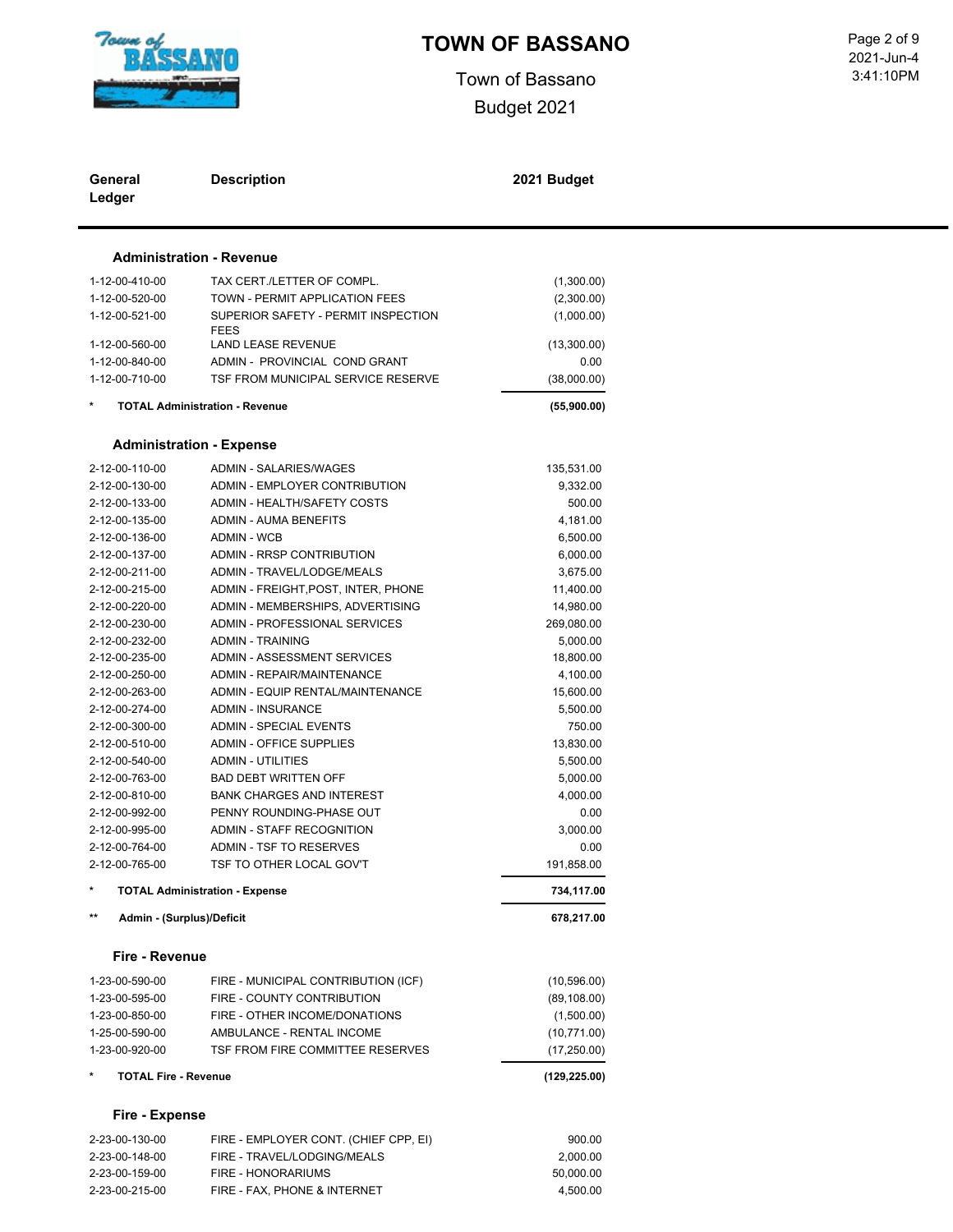

### **TOWN OF BASSANO** Page 3 of 9

Town of Bassano Budget 2021

 3:41:10PM 2021-Jun-4

| General<br>Ledger                                | <b>Description</b>                           | 2021 Budget  |
|--------------------------------------------------|----------------------------------------------|--------------|
| 2-23-00-215-01                                   | FIRE - FREIGHT/POSTAGE                       | 500.00       |
| 2-23-00-232-00                                   | <b>FIRE - TRAINING</b>                       | 2,500.00     |
| 2-23-00-250-00                                   | FIRE - HALL REPAIR/MAINTENANCE               | 10,500.00    |
| 2-23-00-274-00                                   | FIRE - INSURANCE                             | 14,300.00    |
| 2-23-00-510-00                                   | FIRE - GOODS & SUPPLIES                      | 2,500.00     |
| 2-23-00-510-01                                   | FIRE - JANITORIAL                            | 1,500.00     |
| 2-23-00-510-02                                   | FIRE - OFFICE SUPPLIES                       | 250.00       |
| 2-23-00-520-00                                   | FIRE - VEHICLE/EQUIP.<br>REPAIR/MAINTENANCE  | 16,000.00    |
| 2-23-00-520-01                                   | FIRE - FUEL                                  | 2,800.00     |
| 2-23-00-520-02                                   | FIRE - RADIO                                 | 2,000.00     |
|                                                  | PURCHASE/REPAIRS/LICENSE                     |              |
| 2-23-00-520-03                                   | FIRE - EQUIPMENT/HAND TOOLS                  | 11,475.00    |
| 2-23-00-520-04                                   | FIRE - APPARATUS/EQUIPMENT RE-CERT           | 0.00         |
| 2-23-00-540-00                                   | FIRE - UTILITIES                             | 6,500.00     |
| 2-23-00-995-00                                   | FIRE - STAFF RECOGNITION                     | 1,000.00     |
| <b>TOTAL Fire - Expense</b>                      |                                              | 129,225.00   |
| $***$<br>Fire - (Surplus)/Deficit                |                                              | 0.00         |
|                                                  | Disaster Service - Revenue                   |              |
| 1-24-00-840-00                                   | DISASTER - PROVINCIAL COND GRANT             | 0.00         |
|                                                  | <b>TOTAL Disaster Service - Reven</b>        | 0.00         |
| <b>Disaster - Expense</b>                        |                                              |              |
| 2-24-00-200-00                                   | <b>DISASTER SERVICES</b>                     | 5,000.00     |
| <b>TOTAL Disaster - Expense</b>                  |                                              | 5,000.00     |
| $\star\star$<br>Disaster - (Surplus)/Deficit     |                                              | 5,000.00     |
|                                                  | <b>Bylaw Enforcement - Revenue</b>           |              |
| 1-26-00-520-00                                   | <b>BYLAW - DOG LICENSES</b>                  | (1,800.00)   |
| 1-26-00-521-00                                   | <b>BYLAW - CAT LICENSES</b>                  | (250.00)     |
| 1-26-00-522-00                                   | <b>BYLAW - BUSINESS LICENSE</b>              | (10,000.00)  |
| 1-26-00-750-00                                   | <b>BYLAW - FINES &amp; COSTS</b>             | (4,000.00)   |
| 1-26-00-840-00                                   | BYLAW - PROVINCIAL COND GRANT                | 0.00         |
|                                                  |                                              |              |
|                                                  | <b>TOTAL Bylaw Enforcement - Reve</b>        | (16, 050.00) |
|                                                  | <b>Bylaw Enforcement - Expense</b>           |              |
| 2-26-00-110-00                                   | <b>BYLAW - CONTRACT SERVICES</b>             | 12,000.00    |
| 2-26-00-520-00                                   | BYLAW - DOG & CAT TAGS                       | 75.00        |
|                                                  | <b>TOTAL Bylaw Enforcement - Expe</b>        | 12,075.00    |
| $\star\star$<br><b>Bylaw - (Surpuls)/Deficit</b> |                                              | (3,975.00)   |
|                                                  | <b>Public Works - Revenue</b>                |              |
| 1-32-00-590-00                                   | ROADS - REVENUE FROM OTHER<br><b>SOURCES</b> | (3,500.00)   |
| 1-32-00-840-00                                   | ROADS - PROVINCIAL COND GRANT                | 0.00         |
| 1-32-00-710-00                                   | TSF FROM CAPITAL PLAN RESERVE                | (40,000.00)  |
|                                                  | <b>TOTAL Public Works - Revenue</b>          | (43,500.00)  |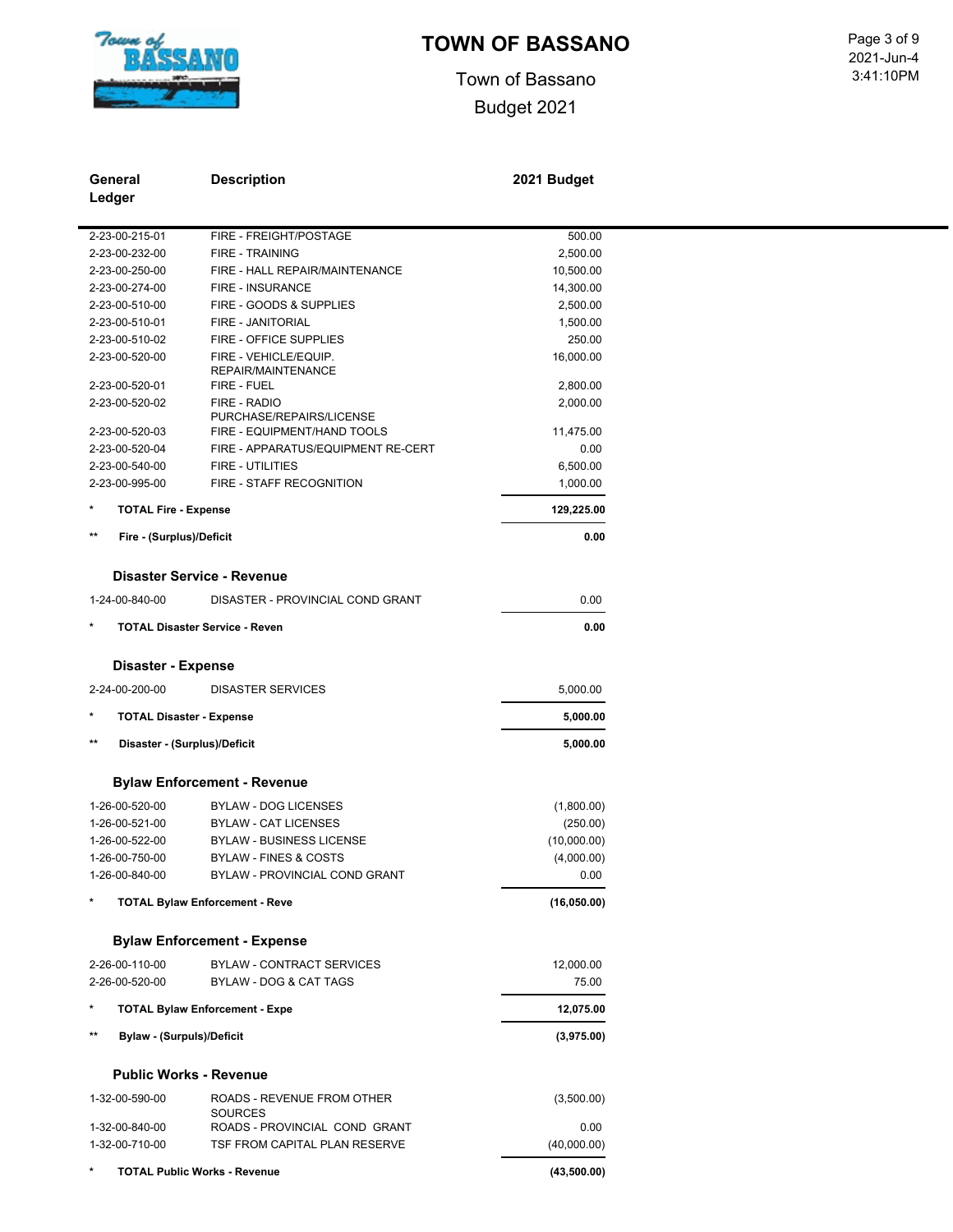

Town of Bassano Budget 2021

 3:41:10PM 2021-Jun-4

| General<br>Ledger |                                  | <b>Description</b>                                | 2021 Budget          |
|-------------------|----------------------------------|---------------------------------------------------|----------------------|
|                   |                                  | <b>Public Works - Expense</b>                     |                      |
|                   | 2-32-00-110-00                   | P.W. - SALARIES /WAGES                            | 130,097.00           |
|                   | 2-32-00-130-00                   | P.W. - EMPLOYER CONTRIBUTION                      | 8,254.00             |
|                   | 2-32-00-135-00                   | P.W. - AUMA BENEFITS                              | 11,159.00            |
|                   | 2-32-00-215-00                   | P.W. - FREIGHT, POSTAGE, INTERENT,                | 5,520.00             |
|                   |                                  | <b>PHONE</b>                                      |                      |
|                   | 2-32-00-220-00                   | P.W. - EQUIPMENT RENTAL                           | 1,270.00             |
|                   | 2-32-00-232-00                   | P.W. - TRAIN/MEALS/LODGE/PPE                      | 3,500.00             |
|                   | 2-32-00-260-00                   | ROADS - SNOW REMOVAL                              | 20,500.00            |
|                   | 2-32-00-270-00                   | P.W. - SHOP SUPPLIES                              | 7,000.00             |
|                   | 2-32-00-274-00                   | P.W. - INSURANCE                                  | 15,500.00            |
|                   | 2-32-00-510-00                   | P.W. - FUEL                                       | 16,000.00            |
|                   | 2-32-00-511-00                   | ROADS - GOODS & SUPPLIES                          | 4,000.00             |
|                   | 2-32-00-520-00                   | P.W. - EQUIP REPAIR /MAINT.                       | 40,750.00            |
|                   | 2-32-00-530-00                   | ROADS - REPAIR/MAINTENANCE                        | 109,800.00           |
|                   | 2-32-00-540-00                   | ROADS - STREET LIGHTS                             | 80,000.00            |
|                   | 2-32-00-541-00                   | P.W. - SHOP UTILITIES                             | 5,900.00             |
| $^\star$          |                                  | <b>TOTAL Public Works - Expense</b>               | 459,250.00           |
| $\star\star$      | PW - (Surplus)/Deficit           |                                                   | 415,750.00           |
|                   | <b>Airport - Revenue</b>         |                                                   |                      |
|                   | 1-33-00-400-00                   | AIRPORT - REVENUE FROM OTHER                      | (2,000.00)           |
|                   |                                  | <b>SOURCES</b>                                    |                      |
|                   | 1-33-00-590-00                   | AIRPORT - LOT SALES                               | 0.00                 |
|                   | 1-33-00-690-00                   | AIRPORT - MUNICIPAL CONTRIBUTION                  | (3,025.00)           |
|                   | 1-33-00-690-01                   | (ICF)<br>AIRPORT - COUNTY CONTRIBUTION (ICF)      | (3,025.00)           |
| $^\star$          | <b>TOTAL Airport - Revenue</b>   |                                                   | (8,050.00)           |
|                   | <b>Airport - Expense</b>         |                                                   |                      |
|                   |                                  | AIRPORT - REPAIR/ MAINTENANCE                     |                      |
|                   | 2-33-00-200-00                   |                                                   | 1,950.00             |
|                   | 2-33-00-274-00<br>2-33-00-540-00 | AIRPORT - INSURANCE<br><b>AIRPORT - UTILITIES</b> | 2,400.00<br>3,700.00 |
| $\star$           |                                  |                                                   |                      |
|                   | <b>TOTAL Airport - Expense</b>   |                                                   | 8,050.00             |
| **                | Airport - (Surplus)/Deficit      |                                                   | 0.00                 |
|                   | <b>Water - Revenue</b>           |                                                   |                      |
|                   | 1-41-00-240-00                   | <b>WATER - PROCESSING FEE</b>                     | (18,000.00)          |
|                   | 1-41-00-400-00                   | <b>WATER - REVENUE</b>                            | (469,060.00)         |
|                   | 1-41-00-450-00                   | WATER - DISCONNECT/RECONNECT FEES                 | (200.00)             |
|                   | 1-41-00-550-00                   | WATER/SEWER - PENALTIES                           | (10,000.00)          |
|                   | 1-41-00-590-00                   | WATER - COST RECOVERED                            | (3,500.00)           |
| $^\star$          | <b>TOTAL Water - Revenue</b>     |                                                   | (500, 760.00)        |
|                   | <b>Water - Expense</b>           |                                                   |                      |
|                   | 2-41-00-120-00                   | <b>WATER - CONTRACT SERVICES</b>                  | 25,000.00            |
|                   | 2-41-00-215-00                   | WATER - FREIGHT, INTERNET, PHONE                  | 1,540.00             |
|                   | 2-41-00-230-00                   | WATER - PROFESSIONAL SERVICES                     | 2,000.00             |
|                   | 2-41-00-240-00                   | WATER - ADMIN CUSTOMER BILLING                    | 15,000.00            |

2-41-00-250-00 WATER - REPAIR/MAINTENANCE 83,995.00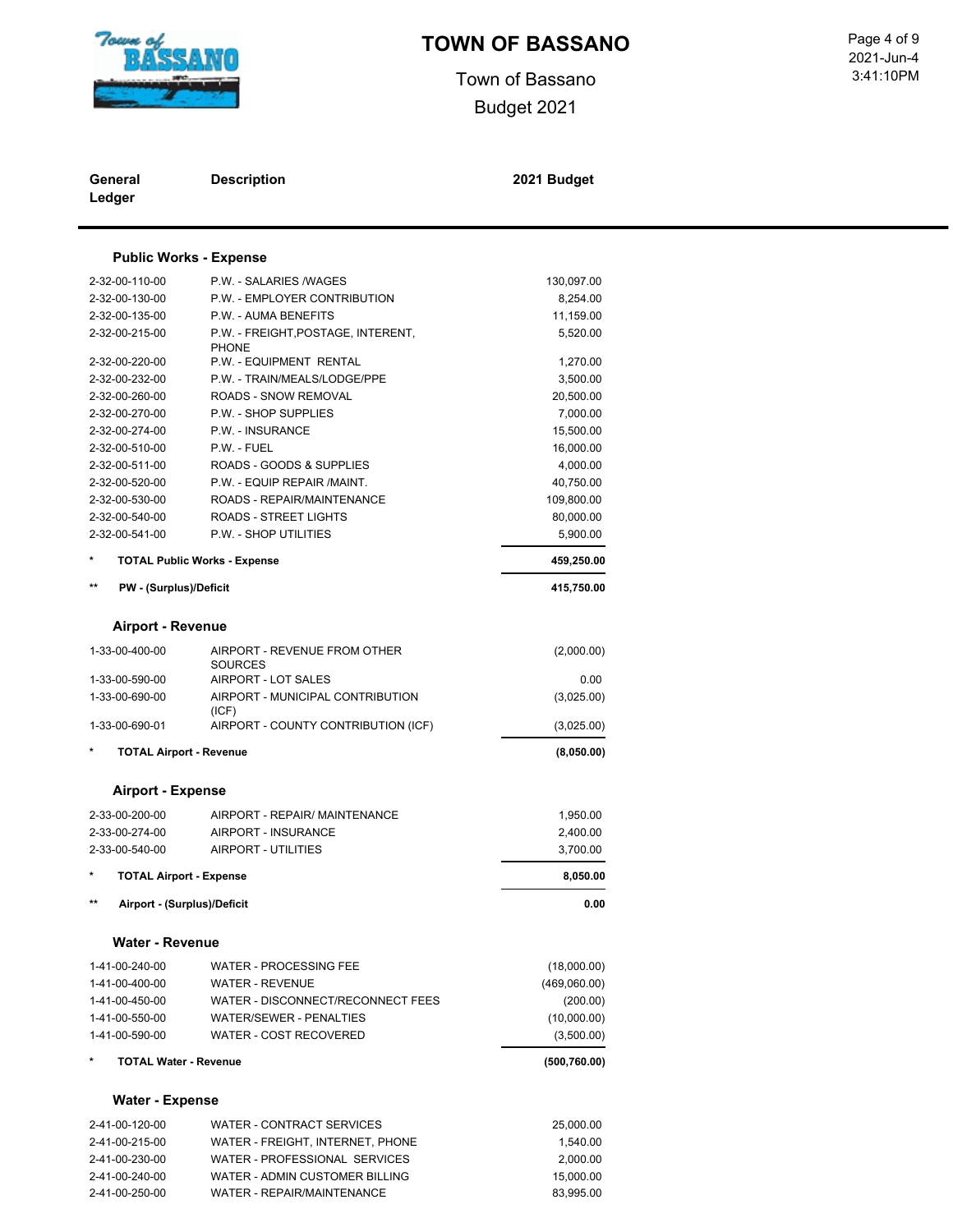

Town of Bassano Budget 2021

 3:41:10PM Page 5 of 9<br>2021-Jun-4

| General<br>Ledger                            | <b>Description</b>                                         | 2021 Budget          |
|----------------------------------------------|------------------------------------------------------------|----------------------|
| 2-41-00-274-00                               | <b>WATER - INSURANCE</b>                                   | 10,700.00            |
| 2-41-00-510-00                               | WATER - GOODS & SUPPLIES                                   | 2,100.00             |
| 2-41-00-532-00                               | WATER - CONSUMPTION TO NRSC                                | 236,000.00           |
| 2-41-00-540-00                               | <b>WATER, - UTILITIES</b>                                  | 37,000.00            |
| 2-41-00-831-00                               | WATER - DEBENTURE INTEREST                                 | 21,976.00            |
| 2-41-00-832-00                               | WATER - DEBENTURE PRINCIPAL                                | 110,518.00           |
| $\ast$<br><b>TOTAL Water - Expense</b>       |                                                            | 545,829.00           |
| $^{\star\star}$<br>Water - (Surplus)/Deficit |                                                            | 45,069.00            |
| Sewer - Revenue                              |                                                            |                      |
|                                              |                                                            |                      |
| 1-42-00-410-00<br>1-42-00-590-00             | SEWER - REVENUE<br>SEWER - COST RECOVERED                  | (120,000.00)<br>0.00 |
| 1-42-00-840-00                               | SEWER - PROVINCIAL COND GRANT                              | (4,651,620.00)       |
| 1-42-00-920-00                               | TSF FROM SEWAGE TREATMENT                                  | (938, 814.00)        |
|                                              | <b>UPGRADE RES.</b>                                        |                      |
| $\star$<br><b>TOTAL Sewer - Revenue</b>      |                                                            | (5,710,434.00)       |
| Sewer - Expense                              |                                                            |                      |
| 2-42-00-215-00                               | <b>SEWER - FREIGHT</b>                                     | 500.00               |
| 2-42-00-230-00                               | SEWER - PROFFESIONAL SERVICES                              | 5,000.00             |
| 2-42-00-250-00                               | SEWER - REPAIR/MAINTENANCE                                 | 26,750.00            |
| 2-42-00-510-00                               | SEWER - GOODS & SUPPLIES                                   | 2,000.00             |
| 2-42-00-540-00                               | <b>SEWER - UTILITIES</b>                                   | 1,750.00             |
| 7-42-00-613-00                               | WASTEWATER TREATMENT UPGRADE                               | 5,590,434.00         |
| <b>TOTAL Sewer - Expense</b><br>$\ast$       |                                                            | 5,626,434.00         |
| $***$<br>Sewer - (Surplus)/Deficit           |                                                            | (84,000.00)          |
|                                              | Solid Waste & Recycling - Reve                             |                      |
| 1-43-00-400-00                               | <b>GARBAGE - REVENUE</b>                                   | (90,000.00)          |
| 1-43-00-410-00                               | GARBAGE - NEWELL REGIONAL LANDFILL                         | (10, 850.00)         |
| 1-43-00-450-00                               | RECYCLING - REVENUE                                        | (30,000.00)          |
| 1-43-00-840-00                               | GARBAGE/BARRA - PROVINCIAL COND<br><b>GRAN</b> I           | 0.00                 |
|                                              | <b>TOTAL Solid Waste &amp; Recycling</b>                   | (130, 850.00)        |
|                                              | Solid Waste & Recycling - Expe                             |                      |
| 2-43-00-210-00                               | <b>GARBAGE - CONTRACT SERVICES</b>                         | 57,800.00            |
| 2-43-00-510-00                               | GARBAGE - GOODS & SUPPLIES                                 | 10,700.00            |
| 2-43-00-620-00                               | <b>BARRA - WATER UTILITY</b>                               | 0.00                 |
| 2-43-00-765-00                               | GARBAGE - NEWELL. REG. LANDFILL REQ.                       | 42,200.00            |
| 2-43-00-765-01                               | RECYLING - NEWELL REGIONAL LANDFILL                        | 10,150.00            |
| 2-43-00-765-02                               | REQ.<br>RECYCLING - B.A.R.R.A. OPERATING<br><b>FUNDING</b> | 10,000.00            |
| *                                            | <b>TOTAL Solid Waste &amp; Recycling</b>                   | 130,850.00           |
| $\star\star$<br>SW & R - (Surplus)/Deficit   |                                                            | 0.00                 |
| <b>FCSS - Revenue</b>                        |                                                            |                      |

| 1-51-00-400-01 | THRIVE - MEMBERSHIPS/DROP-INS    | 0.00 |
|----------------|----------------------------------|------|
| 1-51-00-410-00 | <b>FCSS - TICKET/COURSE FEES</b> | 0.00 |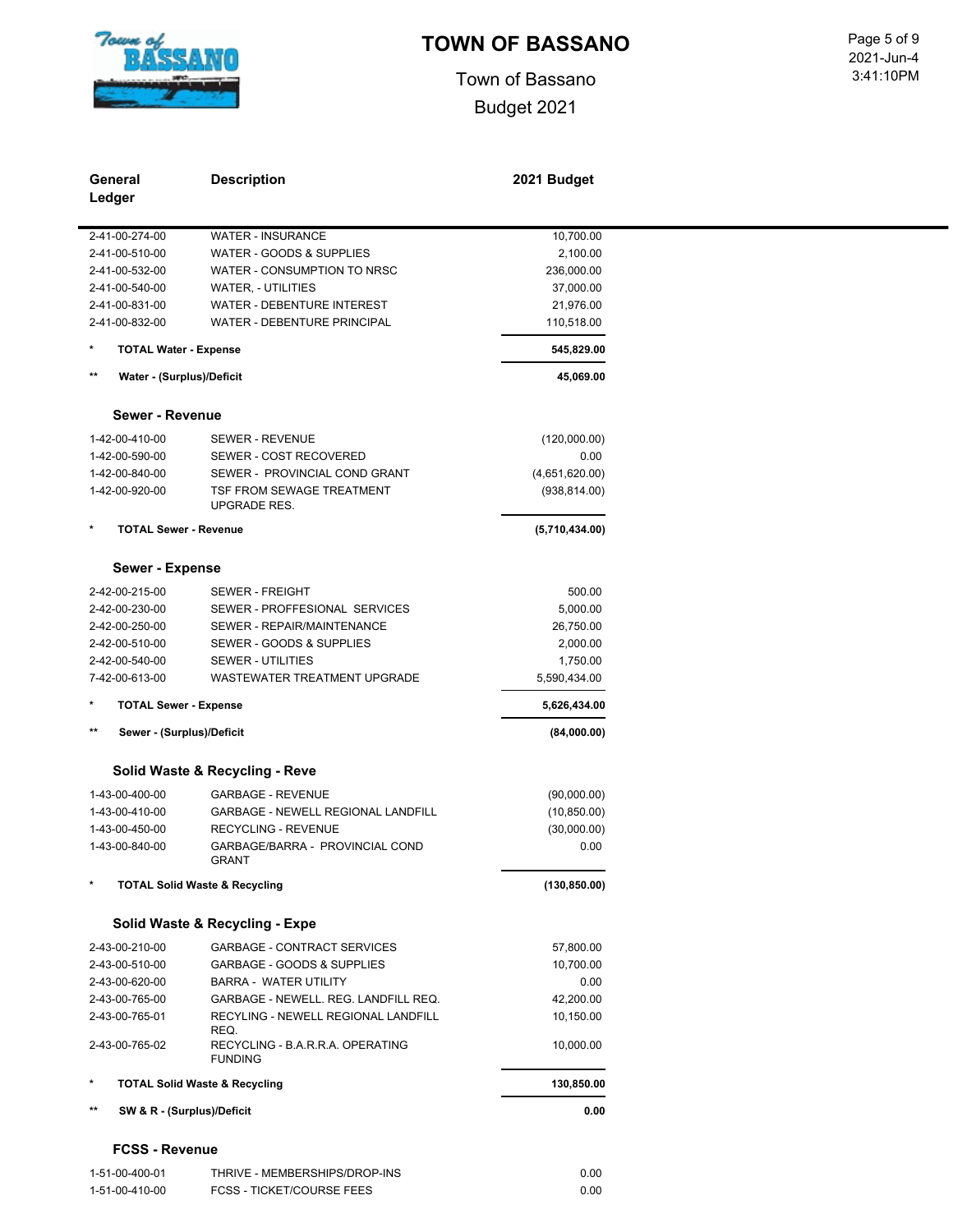

Town of Bassano Budget 2021

 3:41:10PM Page 6 of 9<br>2021-Jun-4

| General<br>Ledger                    | <b>Description</b>                                             | 2021 Budget    |  |
|--------------------------------------|----------------------------------------------------------------|----------------|--|
|                                      |                                                                |                |  |
| 1-51-00-590-00                       | <b>FCSS - OTHER REVENUE</b>                                    | (2,500.00)     |  |
| 1-51-00-590-02                       | <b>FCSS - GENERAL REVENUE</b><br><b>FCSS - DONATIONS</b>       | 0.00           |  |
| 1-51-00-590-03                       | <b>FCSS - COMMUNITY CHRISTMAS</b>                              | 0.00           |  |
| 1-51-00-595-00                       | <b>DONATIONS</b>                                               | (5,400.00)     |  |
| 1-51-00-690-00                       | THRIVE - MUNICIPAL CONTRIBUTION (ICF)                          | (5,300.00)     |  |
| 1-51-00-690-01                       | THRIVE - COUNTY CONTRIBUTION (ICF)                             | (5,300.00)     |  |
| 1-51-00-840-00                       | <b>FCSS - CONDITIONAL GRANT</b>                                | (39, 505.00)   |  |
| 1-51-00-850-00                       | FCSS - GRASSLANDS FCSS /TOWN                                   | (22, 350.00)   |  |
| 1-51-00-710-00                       | CONTRIB.<br>TSF FROM FCSS RESERVE                              | (20, 150.00)   |  |
|                                      |                                                                |                |  |
| <b>TOTAL FCSS - Revenue</b>          |                                                                | (100, 505.00)  |  |
| <b>FCSS - Expense</b>                |                                                                |                |  |
| 2-51-00-110-00                       | <b>FCSS - SALARIES</b>                                         | 54,000.00      |  |
| 2-51-00-130-00                       | <b>FCSS - EMPLOYER CONTRIBUTIONS</b>                           | 3,600.00       |  |
| 2-51-00-135-00                       | <b>FCSS - AUMA BENEFITS</b>                                    | 5,750.00       |  |
| 2-51-00-137-00                       | <b>FCSS RRSP CONTRIBUTION</b>                                  | 1,200.00       |  |
| 2-51-00-150-00                       | <b>FCSS - ADM TRAINING &amp; EDUCATION</b>                     | 250.00         |  |
| 2-51-00-200-00                       | <b>FCSS PROGRAMS</b>                                           | 14,805.00      |  |
| 2-51-00-211-00                       | FCSS-TRAVEL/LODGE/PHONE & BOARD<br>DEVEL.                      | 700.00         |  |
| 2-51-00-220-00                       | <b>FCSS - ADVERTISING &amp; MEMBERSHIPS</b>                    | 400.00         |  |
| 2-51-00-300-00                       | <b>FCSS EVENTS</b>                                             | 5,400.00       |  |
| 2-51-00-400-00                       | THRIVE - RENT                                                  | 7,800.00       |  |
| 2-51-00-410-00                       | THRIVE - EQUIP                                                 | 2,400.00       |  |
|                                      | REPAIR/MAINT./PURCHASE                                         |                |  |
| 2-51-00-420-00                       | THRIVE - ADVERTISING/PROMOTIONS                                | 0.00           |  |
| 2-51-00-510-00                       | <b>FCSS - GENERAL GOODS &amp; SUPPLIES</b>                     | 3,800.00       |  |
| 2-51-00-510-01<br>2-51-00-595-00     | THRIVE - GOODS & SUPPLIES<br><b>FCSS - COMMUNITY CHRISTMAS</b> | 400.00<br>0.00 |  |
| $\star$                              |                                                                | 100,505.00     |  |
| <b>TOTAL FCSS - Expense</b><br>$***$ |                                                                |                |  |
| <b>FCSS - (Surplus)/Deficit</b>      |                                                                | 0.00           |  |
| <b>Cemetery - Revenue</b>            |                                                                |                |  |
| 1-56-00-400-00                       | CEMETARY - PLOT SALES                                          | (2,500.00)     |  |
| 1-56-00-410-00                       | CEMETERY - PLOTS OPEN & CLOSIN                                 | (2,500.00)     |  |
| 1-56-00-990-00                       | <b>CEMETERY - DONATIONS</b>                                    | (1,000.00)     |  |
| <b>TOTAL Cemetery - Revenue</b>      |                                                                | (6,000.00)     |  |
| <b>Cemetery - Expense</b>            |                                                                |                |  |
| 2-56-00-250-00                       | CEMETARY - REPAIR/MAINTENANCE                                  | 3,750.00       |  |
| 2-56-00-500-00                       | CEMETERY - PLOT OPEN/CLOSE                                     | 100.00         |  |
| 2-56-00-510-00                       | CEMETARY - GOODS & SUPPLIES                                    | 150.00         |  |
| 2-56-00-764-00                       | CEMETERY, TSF TO RESERVES                                      | 0.00           |  |
| <b>TOTAL Cemetery - Expense</b>      |                                                                | 4,000.00       |  |
| $***$                                | Cemetery - (Surplus)/Deficit                                   | (2,000.00)     |  |
|                                      | <b>Community Worker - Revenue</b>                              |                |  |
| 1-62-00-850-00                       | COMM. WORKER - LOCAL GOV'T GRANT                               | 0.00           |  |
| *                                    | <b>TOTAL Community Worker - Reven</b>                          | 0.00           |  |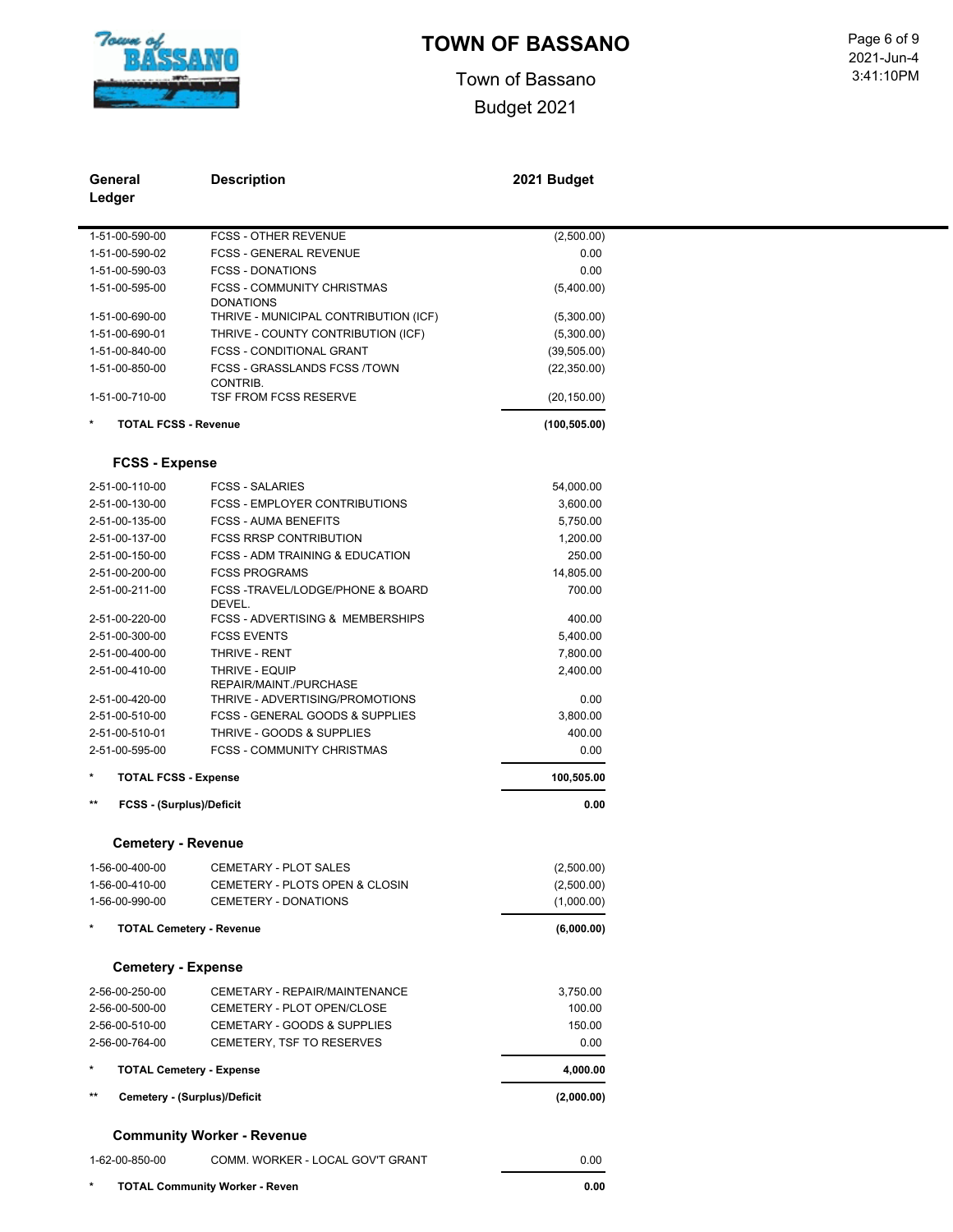

Town of Bassano Budget 2021

 3:41:10PM Page 7 of 9<br>2021-Jun-4

|      | General<br>Ledger                | <b>Description</b>                                              | 2021 Budget         |
|------|----------------------------------|-----------------------------------------------------------------|---------------------|
|      |                                  | <b>Planning &amp; Development - Reven</b>                       |                     |
|      | 1-64-00-200-00                   | PLANNING & DEVELOPMENT (PROV COND                               | (2,319,000.00)      |
|      | 1-64-00-710-00                   | GRANT)<br>TSF FROM LAND & DEVELOPMENT                           | (70,000.00)         |
|      |                                  | <b>TOTAL Planning &amp; Development -</b>                       | (2,389,000.00)      |
|      |                                  | <b>Planning &amp; Development - Expen</b>                       |                     |
|      | 2-64-00-200-00                   | MUNICIPAL PLANNING                                              | 2,350,200.00        |
|      | 2-64-00-220-00                   | MUNICIPAL PLANNING - MARKETING,                                 | 6,620.00            |
|      | 2-66-00-510-00                   | <b>FREIGHT</b><br>SUB DIV - COST OF LAND SOLD                   | 2,500.00            |
|      |                                  |                                                                 |                     |
| $**$ |                                  | <b>TOTAL Planning &amp; Development -</b>                       | 2,359,320.00        |
|      | P & D. - (Surplus)/Deficit       |                                                                 | (29,680.00)         |
|      |                                  | Parks & Rec. - Revenue                                          |                     |
|      | 1-72-02-410-00                   | CAMPGROUND - REVENUE                                            | (3,500.00)          |
|      | 1-72-02-690-00                   | PARK & R - MUNICIPAL CONTRIBUTION                               | (72, 327.00)        |
|      | 1-72-02-690-01                   | (ICF)<br>PARKS & R - COUNTY CONTRIBUTION (ICF)                  | (128, 327.00)       |
|      | 1-72-00-920-00                   | TSF FROM RECREATION FUNDING                                     | (20,000.00)         |
|      |                                  | <b>COMMITTEE</b>                                                |                     |
|      | 1-72-00-710-00                   | TSF FROM RECREATION & CULTURE<br><b>RESERVE</b>                 | (60,000.00)         |
|      | 1-72-00-840-00                   | RECREATION - PROVINCIAL COND GRANT                              | (20,000.00)         |
|      |                                  | <b>TOTAL Parks &amp; Rec. - Revenue</b>                         | (304, 154.00)       |
|      | Parks & Rec - Expense            |                                                                 |                     |
|      | 2-72-01-110-00                   | PARKS & REC - SALARIES/WAGES                                    | 95,524.00           |
|      | 2-72-01-130-00                   | PARKS & REC - EMPLOYER                                          | 6,260.00            |
|      |                                  | <b>CONTRIBUTION</b>                                             |                     |
|      | 2-72-01-135-00                   | PARKS & REC - AUMA BENEFITS                                     | 9,374.00            |
|      | 2-72-01-215-00                   | PARKS & REC - FREIGHT, PHONE                                    | 600.00              |
|      | 2-72-01-232-00                   | PARKS & REC - TRAINING/MEALS/LODGE                              | 2,000.00            |
|      | 2-72-01-250-00                   | PARKS & REC - REPAIR/MAINTENANCE                                | 1,000.00            |
|      | 2-72-01-251-00                   | CAMPGROUND - REPAIR/MAINTENANCE                                 | 0.00                |
|      | 2-72-01-274-00                   | PARKS & REC - INSURANCE                                         | 0.00                |
|      | 2-72-01-510-00                   | PARKS & REC - GOODS & SUPPLIES<br>CAMPGROUND - GOODS & SUPPLIES | 34,500.00<br>400.00 |
|      | 2-72-01-511-00<br>2-72-01-520-00 | PARKS & REC - EQUIPMENT                                         | 1,000.00            |
|      |                                  | REPAIR/MAINT.                                                   |                     |
|      | 2-72-01-540-00                   | T.V. TOWER - UTILITIES                                          | 1,800.00            |
|      | 2-72-01-541-00                   | CAMPGROUND - UTILITIES                                          | 3,850.00            |
|      | 2-72-01-840-00                   | PARKS & REC - PROVINCIAL COND.<br><b>GRANT</b>                  | 0.00                |
|      | 2-72-02-250-00                   | ARENA - REPAIR/MAINTENANCE                                      | 57,500.00           |
|      | 2-72-02-274-00                   | ARENA - INSURANCE                                               | 36,100.00           |
|      | 2-72-02-540-00                   | ARENA WATER UTILITIES                                           | 950.00              |
|      | 2-72-02-690-00                   | MUNICIPAL CONTRIBUTION - REC. OP (ICF)                          | 0.00                |
|      | 2-72-03-540-00                   | REC COMPLEX WATER UTLITIES                                      | 0.00                |
|      | 2-72-04-250-00                   | MINOR BALL - REPAIR/MAINTENANCE                                 | 0.00                |
|      | 2-72-04-274-00                   | CAMPGROUND - INSURANCE                                          | 830.00              |
|      | 2-72-05-274-00                   | RODEO - INSURANCE                                               | 350.00              |
|      | 2-72-07-250-00                   | BOWLING CLUB - REPAIR/MAINTENANCE                               | 250.00              |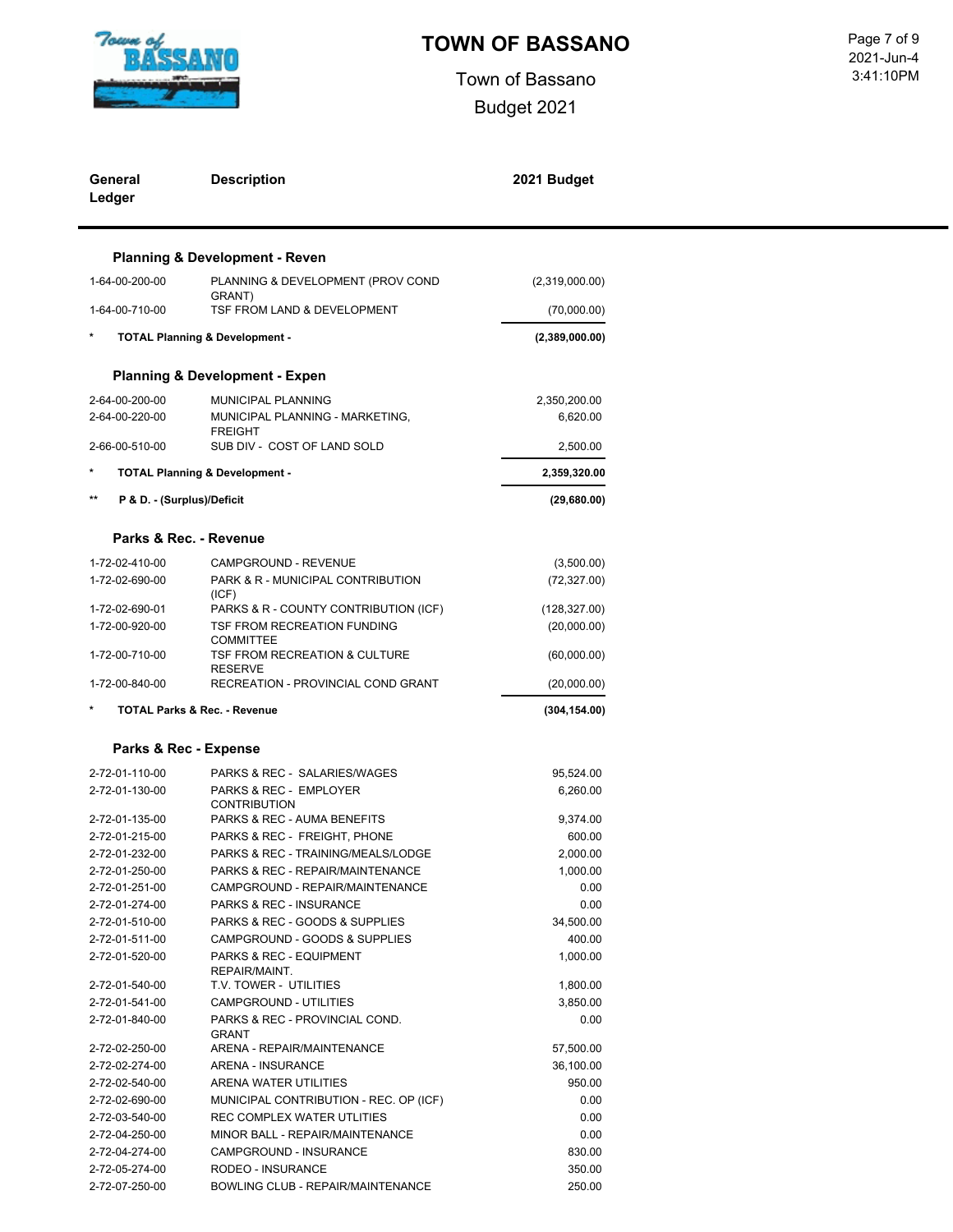

Town of Bassano Budget 2021

 3:41:10PM Page 8 of 9<br>2021-Jun-4

| Ledger          | General                        | <b>Description</b>                       | 2021 Budget             |
|-----------------|--------------------------------|------------------------------------------|-------------------------|
|                 | 2-72-03-250-00                 | REC COMPLEX - REPAIR/MAINTENANCE         | 2,500.00                |
|                 | 2-72-03-274-00                 | <b>REC COMPLEX - INSURANCE</b>           | 25,640.00               |
|                 | 2-72-03-765-00                 | <b>RECREATION - FUNDING</b>              | 70,000.00               |
| $\ast$          |                                | <b>TOTAL Parks &amp; Rec - Expense</b>   | 350,428.00              |
| $**$            | P&R - (Surplus)/Deficit        |                                          | 46,274.00               |
|                 | Pool - Revenue                 |                                          |                         |
|                 | 1-72-00-410-00                 | POOL - REVENUE                           | (55,000.00)             |
|                 | 1-72-00-420-00                 | POOL - CONCESSION                        | (2,000.00)              |
|                 | 1-72-00-690-00                 | POOL - MUNICIPAL CONTRIBUTION (ICF)      | (63, 664.00)            |
|                 | 1-72-00-690-01                 | POOL - COUNTY CONTRIBUTION (ICF)         | (63, 664.00)            |
| $\ast$          | <b>TOTAL Pool - Revenue</b>    |                                          | (184, 328.00)           |
|                 | Pool - Expense                 |                                          |                         |
|                 | 2-72-00-110-00                 | POOL - SALARIES/WAGES                    | 102,308.00              |
|                 | 2-72-00-110-01                 | POOL - PW SALARIE & WAGES                | 0.00                    |
|                 | 2-72-00-130-00                 | POOL - EMPLOYER CONTRIBUITON             | 6,220.00                |
|                 | 2-72-00-211-00                 | POOL - TRAVEL/LODGE/MEALS                | 500.00                  |
|                 | 2-72-00-215-00                 | POOL - FREIGHT, INTERNET, PHONE          | 2,500.00                |
|                 | 2-72-00-232-00                 | POOL - TRAINING                          | 2,000.00                |
|                 | 2-72-00-250-00                 | POOL - REPAIR/MAINTENANCE                | 10,000.00               |
|                 | 2-72-00-274-00                 | POOL - INSURANCE                         | 5,500.00                |
|                 | 2-72-00-510-00                 | POOL - GOODS & SUPPLIES                  | 4,800.00                |
|                 | 2-72-00-511-00                 | POOL - CONCESSION                        |                         |
|                 | 2-72-00-530-00                 | POOL - CHEMICALS                         | 1,000.00                |
|                 |                                |                                          | 16,000.00               |
| $\ast$          | 2-72-00-540-00                 | POOL - UTILITIES                         | 33,500.00<br>184,328.00 |
| $^{\star\star}$ | <b>TOTAL Pool - Expense</b>    |                                          |                         |
|                 | Pool - (Surplus)/Deficit       |                                          | 0.00                    |
|                 | <b>Culture - Revenue</b>       |                                          |                         |
|                 | 1-74-00-545-00                 | DROP-IN CENTRE - SHARED UTILITY<br>COSTS | (3,250.00)              |
|                 | 1-74-00-560-00                 | HALL - RENTAL REVENUE                    | (2,000.00)              |
|                 | 1-74-00-690-00                 | HALL - MUNICIPAL CONTRIBUTION (ICF)      | (27,070.00)             |
|                 | 1-74-00-690-01                 | HALL - COUNTY CONTRIBUTION (ICF)         | (62,070.00)             |
|                 | <b>TOTAL Culture - Revenue</b> |                                          | (94, 390.00)            |
|                 |                                |                                          |                         |
|                 | <b>Culture - Expense</b>       |                                          |                         |
|                 | 2-74-00-110-00                 | HALL - JANITORIAL                        | 7,950.00                |
|                 | 2-74-00-210-00                 | HALL - FREIGHT, INTERNET, PHONE          | 840.00                  |
|                 | 2-74-00-250-00                 | HALL - REPAIR/MAINTENANCE                | 74,000.00               |
|                 | 2-74-00-274-00                 | <b>HALL - INSURANCE</b>                  | 5,600.00                |
|                 | 2-74-00-510-00                 | HALL - GOODS & SUPPLIES                  | 6,950.00                |
|                 | 2-74-00-540-00                 | HALL - UTILITIES                         | 23,500.00               |
|                 | 2-74-00-545-00                 | DROP-IN CENTRE - UTILITIES               | 6,500.00                |
|                 | 2-74-01-250-00                 | DROP-IN CENTRE - REPAIR/MAINTENANCE      | 500.00                  |
|                 | 2-74-01-250-01                 | LIBRARY - REPAIR/MAINTENANCE             | 0.00                    |
|                 | 2-74-01-274-00                 | DROP-IN CENTRE - INSURANCE               | 1,800.00                |
|                 | 2-74-01-540-00                 | <b>LIBRARY WATER UTLITIES</b>            | 0.00                    |
|                 | 2-74-06-274-00                 | <b>GUN CLUB - INSURANCE</b>              | 1,750.00                |

2-74-00-765-00 LIBRARY - REQUISTION 21,526.00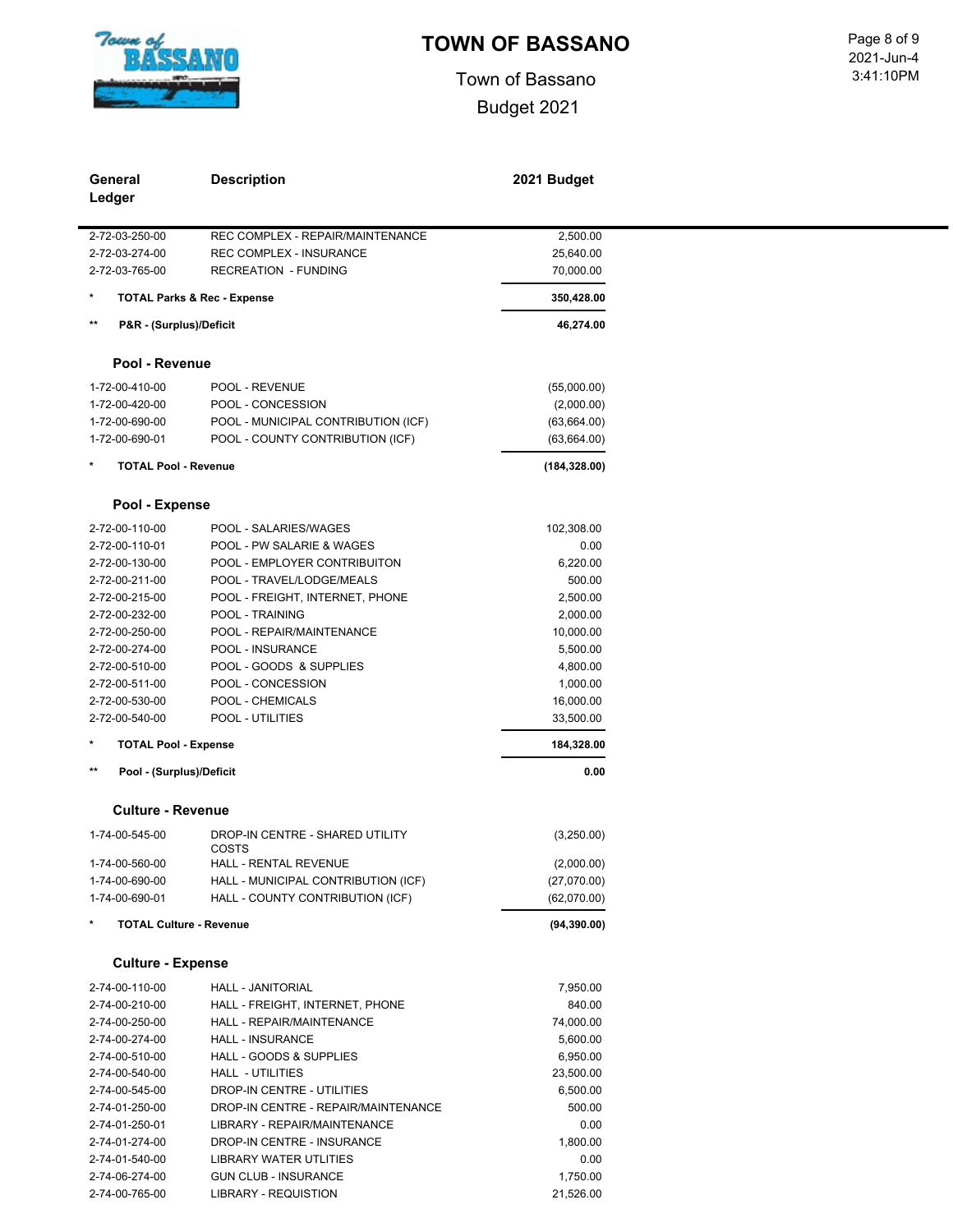

Town of Bassano Budget 2021

 3:41:10PM Page 9 of 9<br>2021-Jun-4

| General<br>Ledger                         | <b>Description</b>                            | 2021 Budget   |
|-------------------------------------------|-----------------------------------------------|---------------|
| 2-74-00-764-00                            | HALL, TSF TO RESERVES                         | 100.00        |
| $\star$<br><b>TOTAL Culture - Expense</b> |                                               | 151,016.00    |
| **<br>Culture - (Surplus)/Deficit         |                                               | 56,626.00     |
| <b>Transfer TO Reserves</b>               |                                               |               |
| 2-12-00-710-00                            | TSF TO MUNICIPAL SERVICE RESERVE              | (40,000.00)   |
| 2-32-00-710-00                            | TSF TO CAPITAL PLAN RESERVE                   | (360, 926.00) |
| 2-42-00-765-00                            | SEWER - TSF TO RESERVES                       | 0.00          |
| 2-72-00-710-00                            | TSF TO RECREATION & CULTURE<br><b>RESERVE</b> | (65,000.00)   |
| $\star$                                   | <b>TOTAL Transfer TO Reserves</b>             | (465, 926.00) |
|                                           |                                               |               |

\*\*\* End of Report \*\*\*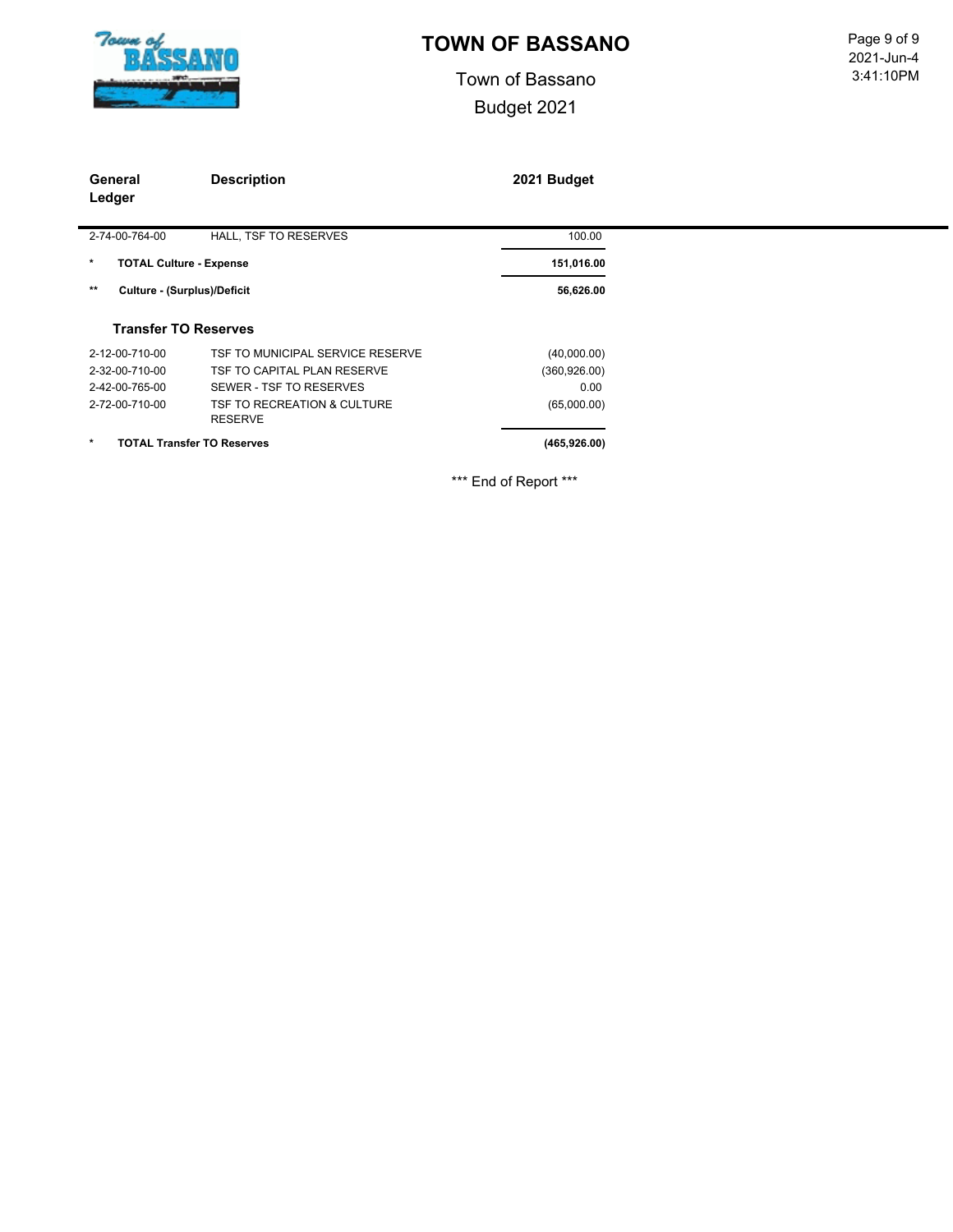

# REQUEST FOR DECISION

Meeting: June 7, 2021 Agenda Item: 6.2

### **Late Payment of Taxes Bylaw 918/21 – Proposed**

At the onset of the pandemic in 2020, council amended the Late Payment on Taxes Bylaw to reduce the first non-payment penalty on unpaid current year taxes from 18% to 4% effective July 31 and maintained the 18% penalty on all arrears at December 31.

Late Payment On Taxes Bylaw 918/21 is proposed to revert back to previous years' operations where an 18% penalty is applied to unpaid current year taxes at July 31 and an 18% penalty applied to all arrears at December 31.

A survey of municipalities indicates that most communities have reverted back to their previous penalty bylaws having provided concessions in 2020.

The purpose of a late payment on taxes bylaw is to ensure the municipality collects the revenue required to operate. Those that choose not to pay their taxes are then penalized.

### **OPTIONS:**

 $\boxtimes$  #1 – That council give all readings to Late Payment of Taxes Bylaw 918/21 as presented.

 $\Box$  #2 – That council requires amendments to Late Payment of Taxes Bylaw 918/21 (define amendments)

 $\Box$  #3 – That council takes not action and maintain Late Payment of Taxes Bylaw 901/20.

### **PROPOSED RESOLUTION:**

- 1. That council gives first reading to Late Payment of Taxes Bylaw 917/21.
- 2. That council gives second reading to Late Payment of Taxes Bylaw 917/21
- 3. That council has third reading of Late Payment of Taxes Bylaw 917/21
- 4. That council gives third and final reading to Late Payment of Taxes Bylaw 917/21.

#### **Attachments:**

1. Late Payment of Taxes Bylaw 918/21

**Prepared by:** Amanda Davis, CAO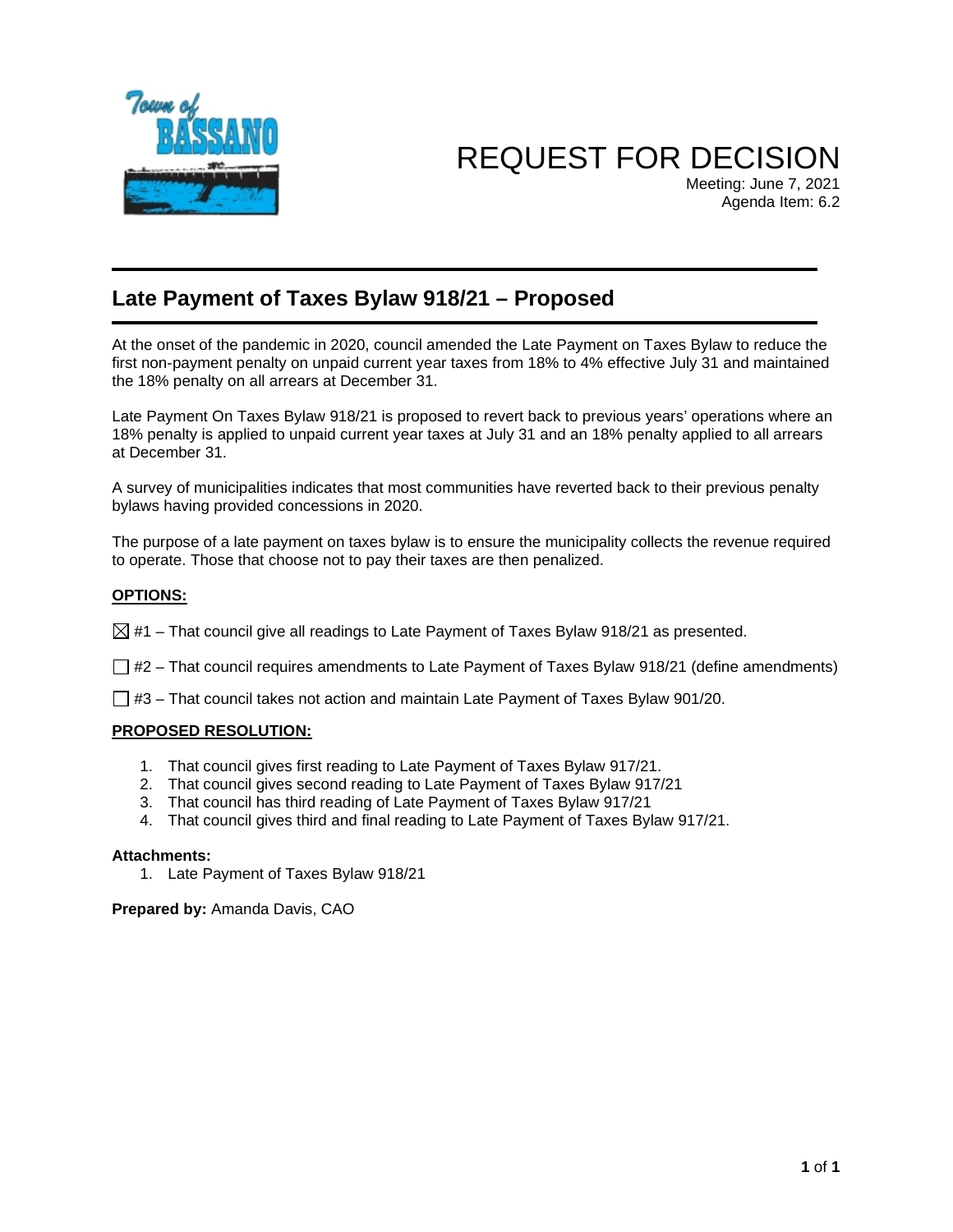

# **BYLAW**

Bylaw Number: **918/21**  Bylaw Name: **Penalty on Late Payment of Taxes**

### **A BYLAW OF THE MUNICPALITY IN THE PROVINCE OF ALBERTA, FOR THE ESTABLISHMENT OF CERTAIN PENALTIES ON LATE PAYMENT OF TAXES.**

**WHEREAS**, Section 344, 345, and 346 of the Municipal Government Act, being Chapter M-26, 2000 and amendments thereto, authorize a Council to impose penalties for late payment taxes;

**NOW THEREFORE** the Council of the Town of Bassano, duly assembled, enacts follows:

### **1. TITILE**

1.1 This bylaw shall be known as the **"Penalty on Late Payment of Taxes"** Bylaw.

### **2. GENERAL**

- 2.1 There shall be levied upon all current taxes remaining unpaid after July 31, an 18.0% penalty which shall be added to and form part of the unpaid taxes.
- 2.2 If July 31 falls onto a weekend, payments on current taxes shall be accepted until the end of the next business day.
- 2.3 There shall be levied upon all arrears taxes, a penalty of 18% which will be added to and forming part of the unpaid taxes on the first business day after January  $1<sup>st</sup>$  of the next succeeding year,

### **3. REPEAL**

3.1 Bylaw No. 901/20 is hereby repealed.

### **4. ENACTMENT**

4.1 This Bylaw shall come into full force and effect upon third reading.

#### **4. EFFECTIVE DATE AND READINGS**

- 4.1 Read a first time this 7 day of June 2021.
- 4.2 Read a second time this 7 day of June 2021.
- 4.3 READ a third and final time this 7 day of June 2021.